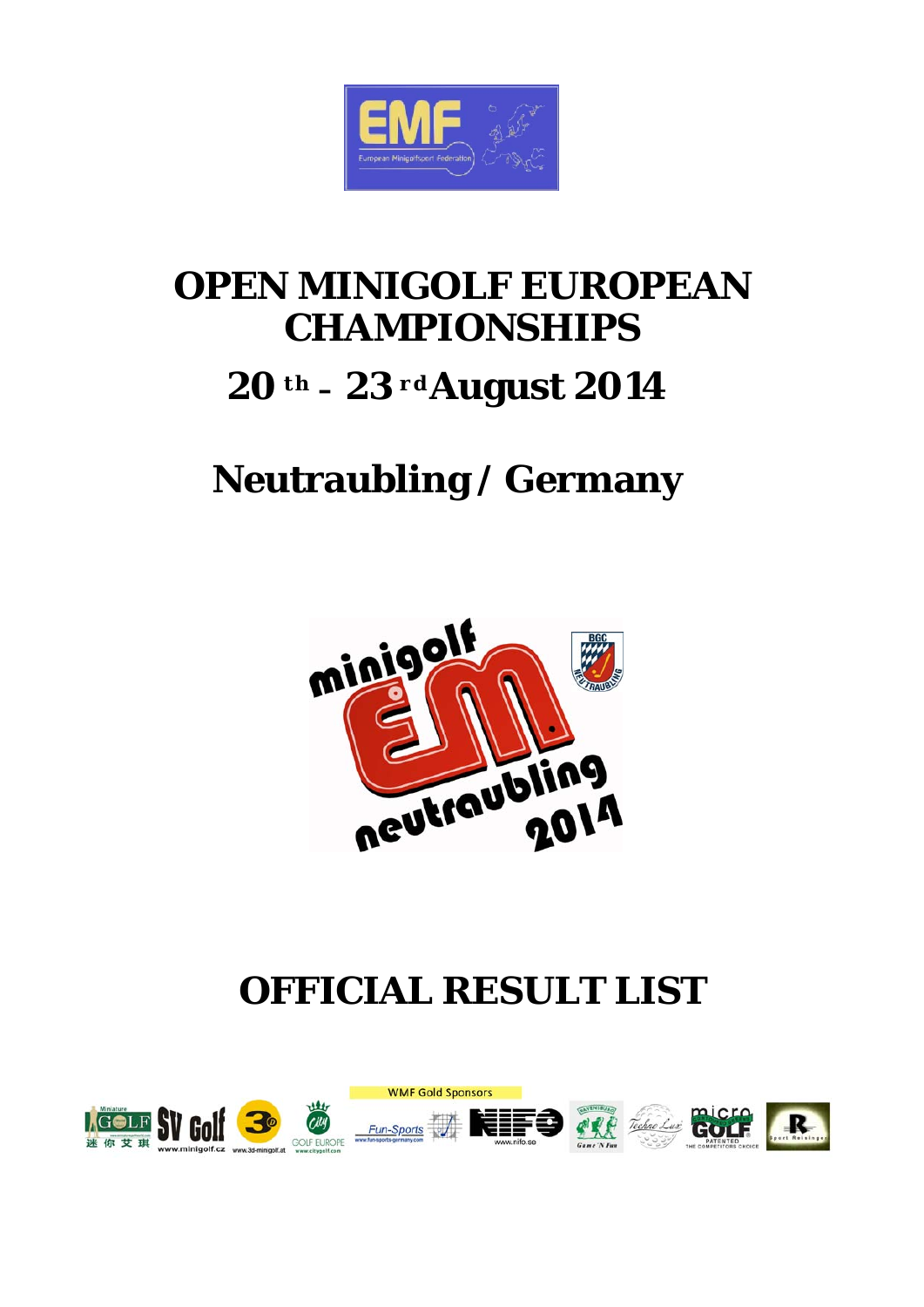# **European Championships general class 2014 – Neutraubling / GER Tournament Report**

| <b>Tournament Director:</b> | Ermes Franchini, EMF Sport Director |
|-----------------------------|-------------------------------------|
| <b>Tournament Officer:</b>  | Pasi Aho, BGC Neutraubling          |

#### **Jury**:

| Ermes Franchini | ITA (Chairman) |
|-----------------|----------------|
| Pasi Aho        | <b>FIN</b>     |
| Jan Strandberg  | <b>SWE</b>     |

#### **Referees**:

| Ari Ahrenberg      | FIN (Head) |
|--------------------|------------|
| Wil van Disseldorp | NED        |
| Peter Burri        | SUI        |
| Pawel Larus        | POL        |

#### **First Day of Competition**:

- o Started: 8:00
	- o Ended: 18:00
	- o No issues

#### **Second Day of Competition**:

- o Started: 8:00
- o Ended: 18:30
- o No issues
- **Third Day of Competition**:
	- o Started: 8:00
	- o Ended: 17:45
	- o No issues

#### **Fourth Day of Competition**:

- o Started: 8:00
- o Ended: 17:40
- o Issues: see Jury decisions

#### **Penalties**:

Verbal admonitions:

R2 L16 Kosti Raesola Finland, time R2 L17 Sergey Fokin Russia, time R2 L6 Andreas Lackner Austria, time R3 L9 Harald Erlbruch Germany, time R4 L9 Anne Bollrich Germany, time R5 L10 Yvonne Trachsel Switzerland, time R5 L15 Bianca Zodrow Germany, time R6 L10 Oskari Vihervaara Finland, time R6 L16 Karel Molnar Czech Rep., time R6 L16 Cristian Pinton Italy, time R8 L10 Walter Erlbruch Germany, time R9 L9 Lorenzo Levis Italy, time

Admonitions:

R5 L14 Anne Bollrich Germany, time R6 L9 Yvonne Trachsel Switzerland, time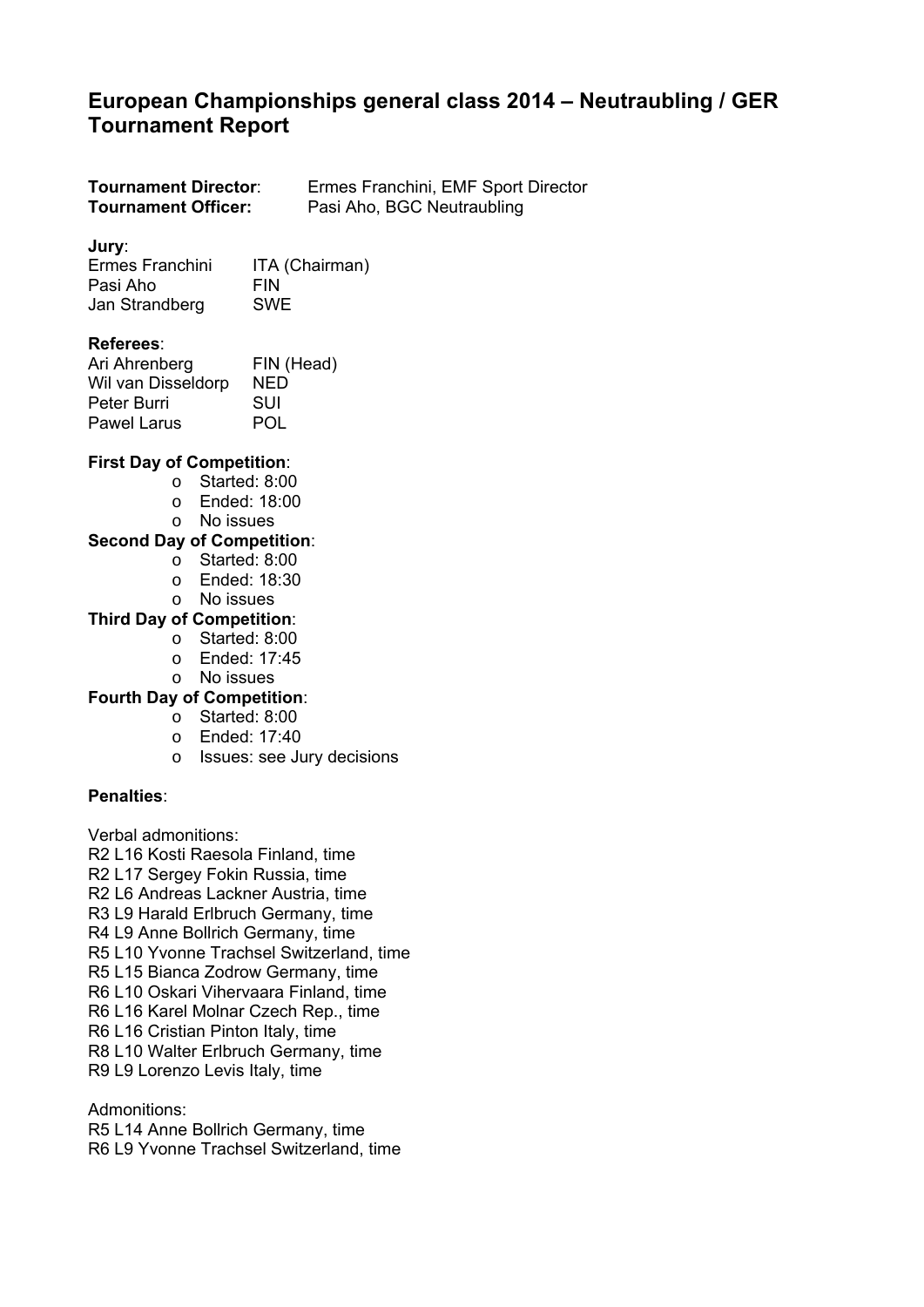#### **Substitutions:**

Men's teams

Sweden, after Round 4 Lane 18, Ulf Kristiansson out, Fredrik Tagesson in Switzerland, after Round 6 Lane 4, Kai Lödding out, Raphael Wietlisbach in Austria, after Round 6 Lane 18, Christian Gobetz out, Markus Danner in

Women's teams

Russia, after Round 7 Lane 11, Nataliya Machekhina out, Anna Pritykina in Austria, after Round 8 Lane 17, Karin Heschl out, Sandra Schwarz in

#### **Official Rankings**:

**Women's teams:**

- 1<sup>st</sup> Switzerland,
- $\blacksquare$  2<sup>nd</sup> Germany
- 3<sup>rd</sup> Austria

**Men's teams:**

- $\blacksquare$  1<sup>st</sup> Germany
- 2<sup>nd</sup> Sweden
- 3<sup>rd</sup> Czech Republic

### **Women's individual strokeplay:**

- $\blacksquare$  1<sup>st</sup> Bianca Zodrow (GER)
- 2<sup>nd</sup> Stefanie Blendermann (GER)<br>■ 3<sup>rd</sup> Sandra Wicki (SUI)
- 3rd Sandra Wicki (SUI)

#### **Men's individual strokeplay:**

- $\blacksquare$  1<sup>st</sup> Karel Molnar (CZE)
- $\blacksquare$  2<sup>nd</sup> Oleg Klassen (GER)
- 3<sup>rd</sup> Patrik Jönsson (SWE)

#### **Women's individual matchplay:**

- $\blacksquare$  1<sup>st</sup> Bianca Zodrow (GER)
- **2nd Lara Jehle (AUT)**<br>**2nd Stefanie Blenderm**
- 3<sup>rd</sup> Stefanie Blendermann (GER)

#### **Men's individual matchplay:**

- **1**st Reto Sommer (SUI)
- $\blacksquare$  2<sup>nd</sup> Marco Templin (GER)
- 3<sup>rd</sup> Alexander Geist (GER)

#### **Lanes played in the matchplay championships:**

| <b>Concrete:</b> | Miniaturegolf:                      |
|------------------|-------------------------------------|
| Lane 1           | Lane 2 - Double wedges              |
| Lane 2           | Lane $3 -$ Bridge                   |
| Lane 5           | Lane $6$ – Wedge with target window |
| Lane 12          | Lane $9$ – Sloped circle without    |
|                  | obstacles                           |
| Lane 13          | Lane 11 - Double waves              |
| Lane 14          | Lane $13 -$ Loop                    |
| Lane 15          | Lane $14$ - Lightning               |
| Lane 17          | Lane 15 - Middle hill               |
| Lane 18          | Lane 17 - Sloped circle with kidney |

- **Jury decision:** 
	- o **Day 4**: ruling concerning a decision of the refereeing committee about sudden death in the match between Sandra Schwarz (AUT) and Yvonne Trachsel (SUI) – Decision of the refereeing Committee confirmed following WMF Sport Rules 2.3.9.3 regarding playoffs.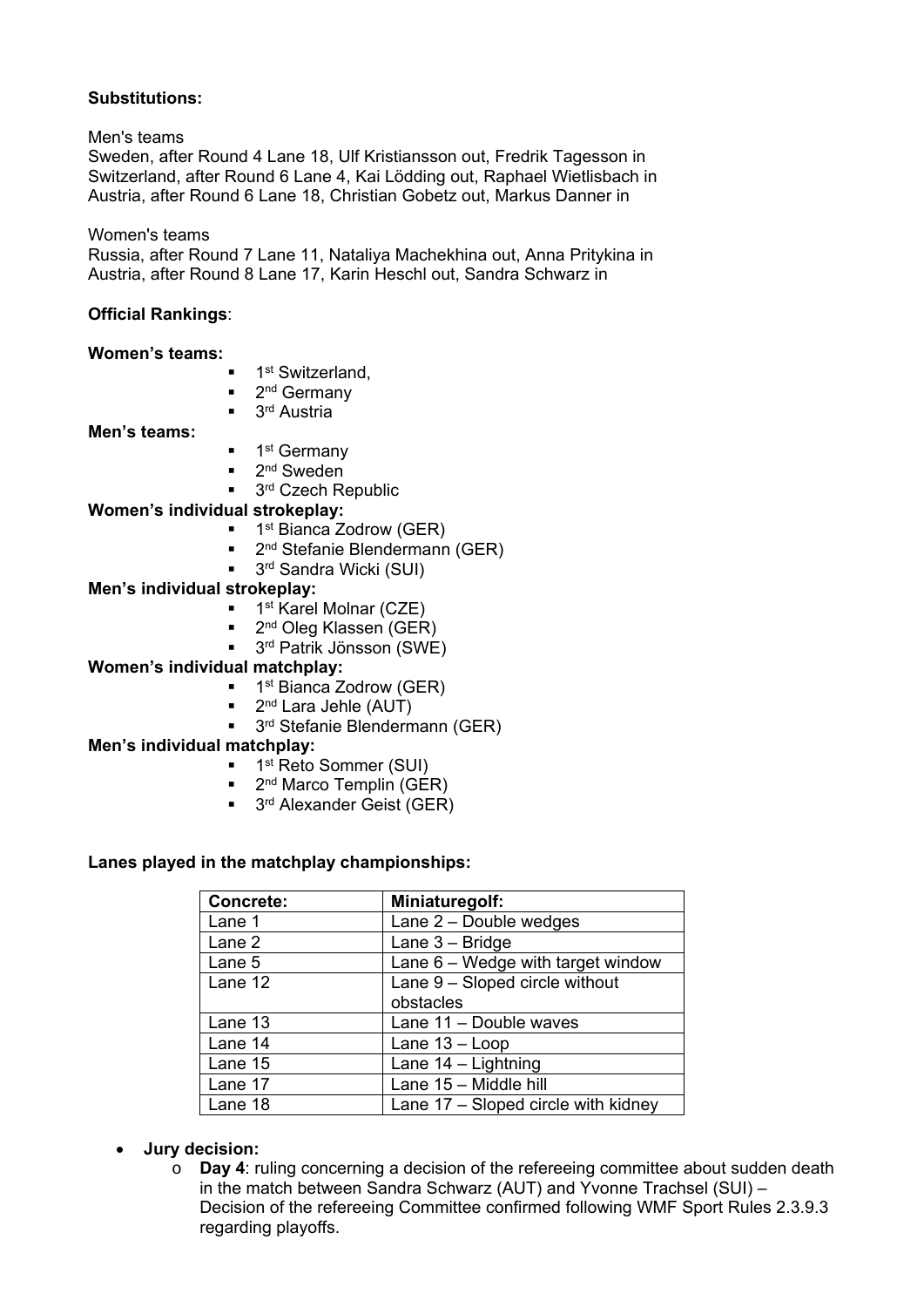## **WOMEN'S TEAMS**

| 2 Germany<br>69<br>80<br>83<br>25,2 605<br>69<br>83<br>70<br>70<br>81                                                                                     |     |
|-----------------------------------------------------------------------------------------------------------------------------------------------------------|-----|
| 3 Austria<br>83<br>72<br>80<br>72<br>86<br>64<br>25,7 617<br>81<br>79                                                                                     |     |
| 4 Czech Republic 88<br>85<br>77<br>84<br>67<br>84<br>72<br>26,0 624<br>67                                                                                 |     |
| 5 Sweden<br>88<br>70<br>87<br>77<br>88<br>78<br>89<br>77<br>27,3 654                                                                                      |     |
| 6 Netherlands<br>82<br>93<br>86<br>80<br>83<br>73<br>73<br>27,5 659<br>89                                                                                 |     |
| $7$ III Italy<br>85<br>90<br>90<br>78<br>81<br>81<br>78<br>28,1 674<br>91                                                                                 |     |
| 8 Russia<br>85<br>77 88<br>77 82<br>93<br>88<br>28,2 677<br>87                                                                                            |     |
|                                                                                                                                                           |     |
| 1 Switzerland (0 substitutes)<br>R <sub>5</sub><br>R <sub>2</sub><br>R3<br>R4<br>R6<br><b>CAvg EAvg Total</b><br>R1<br>R7<br>R8<br><b>Yvonne Trachsel</b> |     |
| 20<br>25<br>25<br>28<br>22<br>28,5 23,2 202<br>30<br>27<br>25<br>24 25 26<br>23<br>29<br>26,7 24,5 200<br>28<br>25<br>20                                  |     |
| Maja Wicki<br><b>Sandra Wicki</b><br>24<br>22<br>27,0 23,0 199<br>27<br>25<br>29<br>23<br>28<br>21                                                        |     |
| <b>Katrin Nydegger</b>                                                                                                                                    |     |
| 68<br>78 71 82 71<br>66<br>25,0<br>85<br>80                                                                                                               | 601 |
| 2 Germany (0 substitutes)<br><b>CAvg EAvg Total</b><br>R <sub>2</sub><br>R3<br>R4<br>R5<br>R6<br>R7<br>R8<br>R1                                           |     |
| 28<br>20<br>27,2 22,7 200<br><b>Stefanie Blendermann</b><br>24<br>24<br>21<br>28<br>30<br>25                                                              |     |
| 28<br>23<br>23<br>30<br>24<br>29<br>23<br>28,6 23,4 205<br><b>Anne Bollrich</b><br>25                                                                     |     |
| <b>Bianca Zodrow</b><br>22<br>27<br>26<br>26 25<br>26,5 23,2 200<br>28<br>24<br>22                                                                        |     |
| <b>Jasmin Ehm</b>                                                                                                                                         |     |
| 81<br>69<br>83<br>69<br>80 70<br>70<br>25,2<br>83                                                                                                         | 605 |
| 3 Austria (1 substitute)<br>CAvg EAvg Total<br>R <sub>2</sub><br>R3<br>R4<br>R5<br>R6<br>R7<br>R1<br>R8                                                   |     |
| Jennifer Helm<br>26<br>26<br>23<br>26<br>-27<br>26,7 25,0 205<br>26<br>31<br>20                                                                           |     |
| 25<br>27,2 23,7 204<br>Lara Jehle<br>25<br>27<br>26<br>- 22<br>26<br>24<br>29                                                                             |     |
| <b>Karin Heschl</b><br>23<br>19 17 o 28,5 22,8 207<br>28<br>30<br>29 23<br>29<br>26                                                                       |     |
| <b>Sandra Schwarz</b><br>11 i 27,4 24,4                                                                                                                   | -1  |
| 64<br>79<br>83 72 80 72<br>86<br>25,7<br>81                                                                                                               | 617 |
| 4 Czech Republic (0 substitutes) R1 R2<br>R3<br>R4<br>R5<br>R8<br>CAvg EAvg Total<br>R6<br>R7                                                             |     |
| 29<br>23<br>27<br>28,2 24,2 207<br><b>Lucie Pavelkova</b><br>30<br>21<br>25<br>27<br>25                                                                   |     |
| 29<br>27<br>23<br>26<br>28,2 23,2 207<br>28<br>22<br>27<br>25<br><b>Eva Libigerova</b>                                                                    |     |
| Jana Nakladalova<br>30<br>24<br>31<br>22<br>28,6 23,4 210                                                                                                 |     |
| Karolina Jandova<br>67 85 77 84 67<br>88<br>84<br>72<br>26,0                                                                                              | 624 |
| 5 <b>B</b> Sweden (0 substitutes)<br>R4<br><b>R5 R6</b><br><b>CAvg EAvg Total</b><br>R2<br>R3<br>R7<br>R8<br>R1                                           |     |
| 29,0 23,6 211<br><b>Jenny Erlandsson</b><br>19<br>29<br>24<br>28<br>26<br>29<br>26<br>30                                                                  |     |
| <b>Marielle Svensson</b><br>29<br>24<br>28<br>29,0 24,2 219<br>28<br>23<br>-26<br>28<br>33                                                                |     |
| 28<br>29<br>32 26<br>29,8 26,6 224<br><b>Sandra Bengtson</b><br>30<br>29<br>27<br>23                                                                      |     |
| <b>Josefin Hansson</b>                                                                                                                                    |     |
| 87 77 88 78<br>77<br>27,3<br>88<br>70<br>89                                                                                                               | 654 |
| 6 Netherlands (0 substitutes)<br>R4<br>R <sub>5</sub><br>R6<br>CAvg EAvg Total<br>R1 R2 R3<br>R7<br>R8                                                    |     |
| <b>Ilona de Kok</b><br>22<br>28<br>29<br>28,0 23,8 210<br>29<br>25<br>26<br>30<br>21                                                                      |     |
| 30,2 27,2 235<br>30<br>31<br>29<br>33<br>25<br>29<br>28<br><b>Paulien Jasper</b><br>30                                                                    |     |
| 27,8 25,6 214<br>Natasja Klarenbeek<br>28<br>26<br>26<br>31<br>22<br>27<br>24<br>30                                                                       |     |
| <b>Annie Jasper</b>                                                                                                                                       |     |

**Rank Team R1 R2 R3 R4 R5 R6 R7 R8 Avg Total**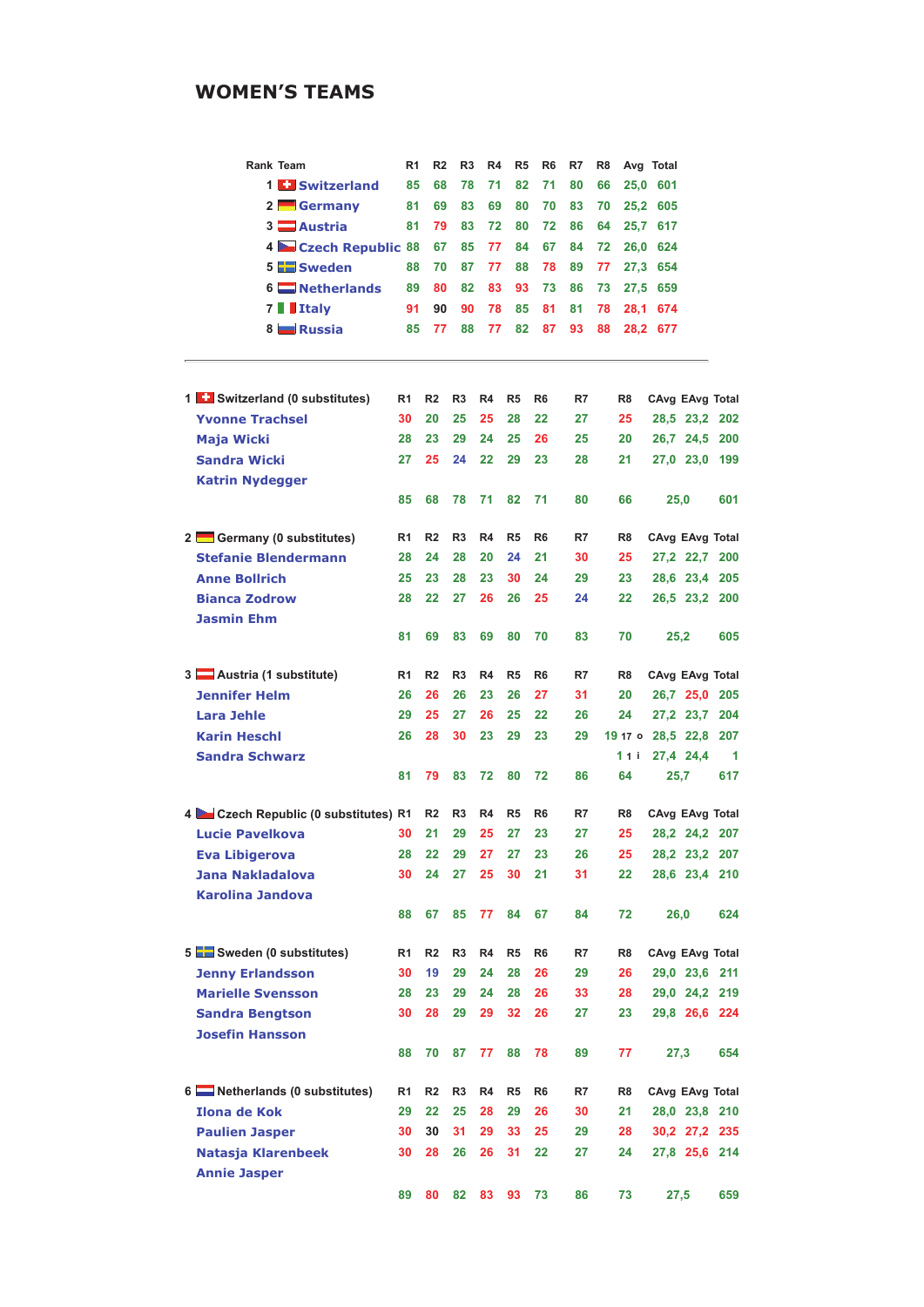| 7 Italy (0 substitutes) | R <sub>1</sub> | R <sub>2</sub> | R3              | R4 | R <sub>5</sub> | R <sub>6</sub> | R7    | R8             | CAvg EAvg Total |
|-------------------------|----------------|----------------|-----------------|----|----------------|----------------|-------|----------------|-----------------|
| Silvia Bandera          | 31             | 25             | 29              | 29 | 33             | 28             | 28    | 26             | 31,0 27,4 229   |
| <b>Martina Saletta</b>  | 30             | 35             | 30              | 28 | 26             | 26             | 27    | 24             | 28,0 28,6 226   |
| <b>Anna Bandera</b>     | 30             | 30             | 31              | 21 | 26             | - 27           | 26    | 28             | 28,4 26,2 219   |
|                         | 91             | 90             | 90              | 78 | 85             | 81             | 81    | 78             | 674<br>28.1     |
|                         |                |                |                 |    |                |                |       |                |                 |
|                         |                |                |                 |    |                |                |       |                |                 |
| 8 Russia (1 substitute) | R1             | R <sub>2</sub> | R <sub>3</sub>  | R4 | R <sub>5</sub> | R <sub>6</sub> | R7    | R <sub>8</sub> | CAvg EAvg Total |
| Polina Mogilevskaya     | 28             | $22 \,$        | 28              | 24 | 29             | 26             | 31    | 29             | 29,4 25,0 217   |
| Nataliya Machekhina     | 29             | 29             | 28              | 24 | 29             | 34             | 20110 |                | 29,6 28,0 193   |
| <b>Olesya Fokina</b>    | 28             | 26             | 32 <sup>2</sup> | 29 | 24             | -27            | 30    | 27             | 28,8 27,4 223   |
| <b>Anna Pritykina</b>   |                |                |                 |    |                |                | 127i  | 32             | 29.0 26.6<br>44 |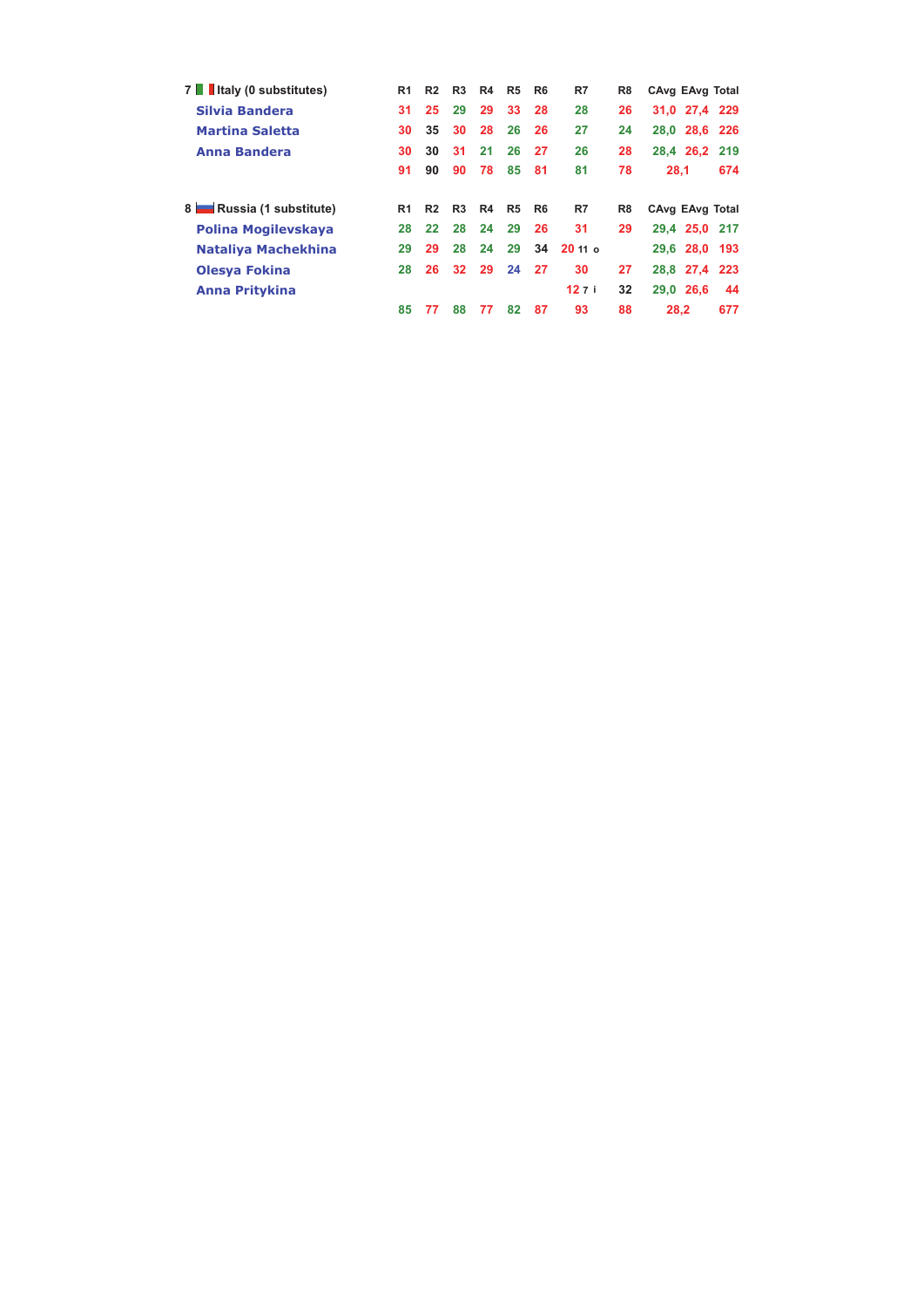### **MEN'S TEAMS**

| Rank Team |                                                            | R1  | R <sub>2</sub> | R <sub>3</sub> | R4 |                             | R5 R6 | R7 | R8 Avg Total                              |  |
|-----------|------------------------------------------------------------|-----|----------------|----------------|----|-----------------------------|-------|----|-------------------------------------------|--|
|           | 1 Germany                                                  | 141 | 163 141        |                |    | 156 129 157 131             |       |    | 163 24.6 1181                             |  |
|           | $2$ $\blacksquare$ Sweden                                  |     |                |                |    |                             |       |    | 143 162 142 157 136 164 130 152 24.7 1186 |  |
|           | 3 Czech Republic 126 164 148 164 133 163 132 158 24,8 1188 |     |                |                |    |                             |       |    |                                           |  |
|           | 4 <b>El Switzerland</b>                                    | 129 |                |                |    | 166 146 155 147 147 141     |       |    | 160 24.8 1191                             |  |
|           | $5 \equiv$ Austria                                         |     |                |                |    |                             |       |    | 142 157 138 171 140 167 136 165 25.3 1216 |  |
|           | $6$ <b>H</b> Italy                                         | 149 |                |                |    | 157 144 171 141 166 131 157 |       |    | 25.3 1216                                 |  |
|           | $7 +$ Finland                                              | 143 | 158            |                |    | 138 167 153 163 139 169     |       |    | 25.6 1230                                 |  |
|           | 8 Netherlands                                              |     |                |                |    |                             |       |    | 154 174 149 170 140 164 152 174 26.6 1277 |  |
|           | 9 <b>W</b> Slovakia                                        |     |                |                |    |                             |       |    | 154 174 155 178 150 192 240 275 31.6 1518 |  |

| 1 Germany (0 substitutes)           | R1             | R <sub>2</sub> | R <sub>3</sub> | R4              | R <sub>5</sub> | R <sub>6</sub> | R7       | R8  | CAvg EAvg Total |      |
|-------------------------------------|----------------|----------------|----------------|-----------------|----------------|----------------|----------|-----|-----------------|------|
| <b>Marcel Noack</b>                 | 22             | 27             | 26             | 24              | 20             | 27             | 24       | 27  | 26,8 23,0 197   |      |
| <b>Marco Templin</b>                | 25             | 29             | 23             | 27              | 22             | 26             | 21       | 29  | 27,2 22,4 202   |      |
| <b>Achim Braungart Zink</b>         | 24             | 26             | 23             | 27              | 23             | 25             | 21       | 24  | 25,5 22,7 193   |      |
| <b>Walter Erlbruch</b>              | 23             | 32             | 23             | 26              | 22             | 28             | 24       | 32  | 29,4 22,4 210   |      |
| <b>Alexander Geist</b>              | 24             | 25             | 21             | 26              | 20             | 27             | 19       | 25  | 26,7 21,2 187   |      |
| <b>Harald Erlbruch</b>              | 23             | 24             | 25             | 26              | 22             | 24             | 22       | 26  | 25,3 22,8 192   |      |
| <b>Oleg Klassen</b>                 |                |                |                |                 |                |                |          |     |                 |      |
|                                     | 141            | 163            | 141            | 156             | 129            | 157            | 131      | 163 | 24,6            | 1181 |
| 2 Sweden (1 substitute)             | R <sub>1</sub> | R <sub>2</sub> | R <sub>3</sub> | R4              | R <sub>5</sub> | R6             | R7       | R8  | CAvg EAvg Total |      |
| <b>Peter Eisenschmidt</b>           | 19             | 27             | 22             | 27              | 29             | 26             | 25       | 27  | 26,8 23,8 202   |      |
| <b>Eirik Seljelid</b>               | 25             | 27             | 24             | 27              | 20             | 29             | 20       | 26  | 27,0 22,6 198   |      |
| <b>Alexander Dahlstedt</b>          | 23             | 25             | 26             | 28              | 24             | 27             | 20       | 29  | 27,8 23,2 202   |      |
| <b>Patrik Jönsson</b>               | 23             | 26             | $22 \,$        | 24              | 19             | 28             | 22       | 21  | 25,5 21,8 185   |      |
| <b>Ulf Kristiansson</b>             | 27             | 30             | 26             | 27 <sub>o</sub> |                |                |          |     | 27,2 26,2 110   |      |
| <b>Filiph Svensson</b>              | 26             | 27             | 22             | 24              | 21             | 26             | 21       | 24  | 25,8 22,7 191   |      |
| <b>Fredrik Tagesson</b>             |                |                |                | i               | 23             | 28             | 22       | 25  | 27,2 22,5       | 98   |
|                                     | 143            | 162            | 142            | 157             | 136            | 164            | 130      | 152 | 24,7            | 1186 |
| 3 Czech Republic (0 substitutes) R1 |                | R2             | R <sub>3</sub> | R4              | R <sub>5</sub> | R <sub>6</sub> | R7       | R8  | CAvg EAvg Total |      |
| <b>Michal Riha</b>                  | 22             | 28             | 24             | 31              | 26             | 27             | 20       | 30  | 28,8 23,4 208   |      |
| <b>Marian Strasko</b>               | 22             | 28             | 28             | 26              | 21             | 25             | 24       | 27  | 27,2 24,2 201   |      |
|                                     |                |                |                | 29              | 22             |                |          |     |                 |      |
| <b>Marek Smejkal</b>                | 21             | 27             | 27             |                 |                | 27             | 21       | 24  | 27,0 23,4 198   |      |
| <b>Martin Jecny</b>                 | 20             | 24             | 21             | 26              | 24             | 28             | 22       | 26  | 26,0 21,5 191   |      |
| <b>Zdenek Majkus</b>                | 21             | 29<br>28       | 26<br>22       | 28              | 20             | 29<br>27       | 24<br>21 | 26  | 27,6 22,4 203   |      |
| <b>Karel Molnar</b>                 | 20             |                |                | 24              | 20             |                |          | 25  | 25,8 21,2 187   |      |
| <b>Stanislav Stanek</b>             | 126            | 164            | 148            | 164             | 133            | 163            | 132      | 158 | 24,8            | 1188 |
|                                     |                |                |                |                 |                |                |          |     |                 |      |
| 4 Bwitzerland (1 substitute)        | R <sub>1</sub> | R2             | R <sub>3</sub> | R4              | R <sub>5</sub> | R <sub>6</sub> | R7       | R8  | CAvg EAvg Total |      |
| <b>Michel Rhyn</b>                  | 20             | 26             | 18             | 28              | 25             | 26             | 21       | 27  | 26,7 21,8 191   |      |
| <b>Reto Sommer</b>                  | 20             | 26             | 27             | 27              | 23             | 25             | 26       | 26  | 26,2 23,6 200   |      |
| <b>Omar Maggi</b>                   | 23             | 30             | 25             | 26              | 23             | 23             | 23       | 25  | 27,0 22,5 198   |      |
| <b>Michel Pfister</b>               | 21             | 29             | 25             | 23              | 23             | 24             | 23       | 29  | 26,0 23,4 197   |      |
| <b>Andreas Schneider</b>            | 23             | 26             | 24             | 24              | 26             | 23             | 25       | 27  | 26,0 24,4 198   |      |
| <b>Kai Lödding</b>                  | 22             | 29             | 27             | 27              | 27             | 64 o           |          |     | 29,2 23,6 138   |      |
| <b>Raphael Wietlisbach</b>          |                |                |                |                 |                | 20 14 i        | 23       | 26  | 26,8 24,2       | 69   |
|                                     | 129            | 166            | 146            | 155             | 147            | 147            | 141      | 160 | 24,8            | 1191 |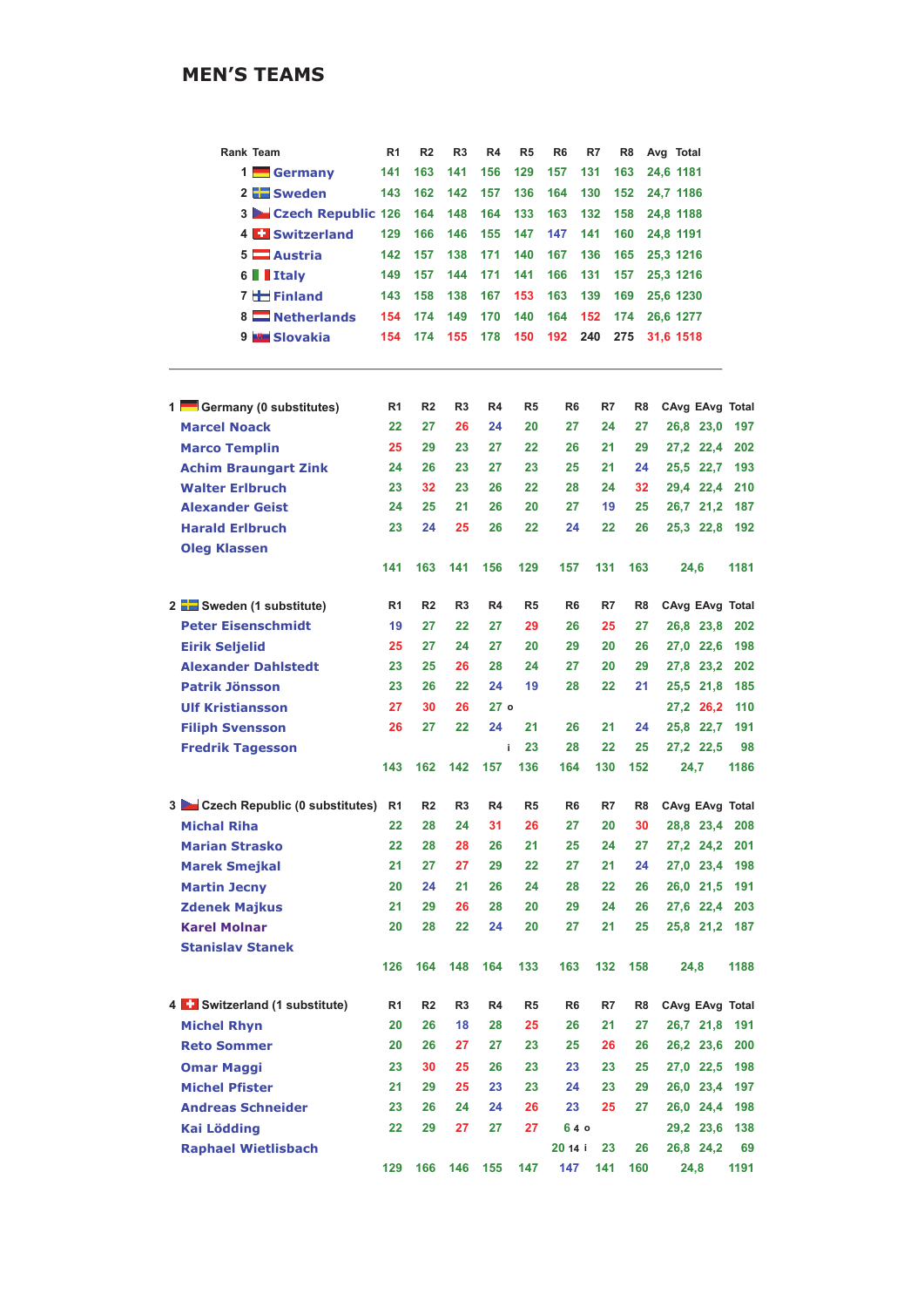| 5 Austria (1 substitute)           | R1  | R <sub>2</sub>  | R <sub>3</sub>       | R4  | R5                  | R6             | R7          | R8      | CAvg EAvg Total                  |      |
|------------------------------------|-----|-----------------|----------------------|-----|---------------------|----------------|-------------|---------|----------------------------------|------|
| Günter Inmann                      | 21  | 25              | 20                   | 26  | 22                  | 26             | 25          | 25      | 26,5 21,8 190                    |      |
| <b>Florian Brauner</b>             | 25  | 28              | 22                   | 28  | 25                  | 28             | 25          | 27      | 28,2 24,6 208                    |      |
| <b>Andreas Lackner</b>             | 23  | 26              | 29                   | 30  | 25                  | 27             | 20          | 28      | 27,6 24,6 208                    |      |
| <b>Heinz Weber</b>                 | 23  | 28              | 21                   | 27  | 25                  | 24             | 22          | 27      | 26,2 23,2 197                    |      |
| <b>Herbert Ziegler</b>             | 24  | 23              | 24                   | 30  | 23                  | 29             | 21          | 31      | 28,0 23,0 205                    |      |
| <b>Christian Gobetz</b>            | 26  | 27              | 22                   | 30  | 20                  | 330            |             |         | 29,0 22,4 158                    |      |
| <b>Markus Danner</b>               |     |                 |                      |     |                     |                | 23          | 27      | 27,6 23,6                        | 50   |
|                                    | 142 | 157             | 138                  | 171 | 140                 | 167            | 136         | 165     | 25,3                             | 1216 |
|                                    |     |                 |                      |     |                     |                |             |         |                                  |      |
| 6 II Italy (0 substitutes)         | R1  | R <sub>2</sub>  | R <sub>3</sub>       | R4  | R <sub>5</sub>      | R <sub>6</sub> | R7          | R8      | <b>CAvg EAvg Total</b>           |      |
| <b>Paolo Porta</b>                 | 24  | 26              | 23                   | 31  | 21                  | 27             | 20          | 29      | 27,4 23,0 201                    |      |
| <b>Dieter Kaufmann</b>             | 27  | 30              | 26                   | 28  | 22                  | 27             | 22          | 24      | 27,4 24,0 206                    |      |
| <b>Cristian Pinton</b>             | 23  | 23              | 22                   | 27  | 29                  | 25             | 22          | 24      | 25,2 23,0 195                    |      |
| <b>Rudy Giroldini</b>              | 24  | 25              | 24                   | 26  | 24                  | 28             | 23          | 31      | 27,6 24,8 205                    |      |
| <b>Emanuele Prestinari</b>         | 27  | 27              | 25                   | 29  | 25                  | 31             | 22          | 26      | 27,6 24,8 212                    |      |
| <b>Lorenzo Levis</b>               | 24  | 26              | 24                   | 30  | 20                  | 28             | 22          | 23      | 26,3 22,8 197                    |      |
|                                    |     |                 |                      |     |                     |                |             |         |                                  |      |
| <b>Roberto Parisi</b>              |     |                 |                      |     |                     |                |             |         |                                  |      |
|                                    | 149 | 157             | 144                  | 171 | 141                 | 166            | 131         | 157     | 25,3                             | 1216 |
| 7 <b>T</b> Finland (0 substitutes) | R1  | R <sub>2</sub>  | R <sub>3</sub>       | R4  | R5                  | R6             | R7          | R8      | CAvg EAvg Total                  |      |
| <b>Kosti Raesola</b>               | 26  | 24              | 21                   | 27  | 26                  | 26             | 24          | 27      | 26,6 23,8 201                    |      |
|                                    |     | 29              | 23                   | 28  | 28                  | 26             | 25          | 28      |                                  |      |
| <b>Aapo Pessi</b>                  | 23  |                 |                      |     |                     |                |             |         | 28,6 24,8 210                    |      |
| <b>Riku Pennanen</b>               | 24  | 28              | 24                   | 30  | 25                  | 29             | 24          | 25      | 28,6 25,2 209                    |      |
| <b>Axel Ekman</b>                  | 25  | 26              | 26                   | 28  | 24                  | 25             | 20          | 27      | 26,4 24,0 201                    |      |
| Aki Sillman                        | 21  | 25              | 22                   | 29  | 27                  | 29             | 22          | 33      | 28,2 23,2 208                    |      |
| <b>Oskari Vihervaara</b>           | 24  | 26              | 22                   | 25  | 23                  | 28             | 24          | 29      | 27,0 23,6 201                    |      |
| Petri Lönngren                     |     |                 |                      |     |                     |                |             |         |                                  |      |
|                                    | 143 | 158             | 138                  | 167 | 153                 | 163            | 139         | 169     | 25,6                             | 1230 |
|                                    |     |                 |                      |     |                     |                |             |         |                                  |      |
| 8 Netherlands (0 substitutes)      | R1  | R <sub>2</sub>  | R <sub>3</sub><br>25 | R4  | R <sub>5</sub>      | R6             | R7<br>22    | R8      | CAvg EAvg Total<br>29,8 23,2 213 |      |
| <b>Andre van Vliet</b>             | 23  | 31              |                      | 28  | 24                  | 28             |             | 32      |                                  |      |
| <b>Chris Campfens</b>              | 29  | 30              | 31                   | 30  | 24                  | 27             | 27          | 26      | 28,2 27,2 224                    |      |
| <b>Youri Bottenberg</b>            | 25  | 27              | 20                   | 31  | 26                  | 26             | 27          | 33      | 29,8 24,2 215                    |      |
| <b>Alex Jasper</b>                 | 23  | 27              | 24                   | 26  | 24                  | 25             | 23          | 26      | 25,7 23,3 198                    |      |
| <b>Rene Bos</b>                    | 27  | 29              | 22                   | 29  | 24                  | 27             | 27          | 33      | 29,2 24,6 218                    |      |
| <b>Steven Steiger</b>              | 27  | 30              | 27                   | 26  | 18                  | 31             | 26          | 24      | 28,0 24,0 209                    |      |
| <b>Gerco Berentsen</b>             |     |                 |                      |     |                     |                |             |         |                                  |      |
|                                    |     | 154 174 149 170 |                      |     | 140                 | 164            |             | 152 174 | 26,6                             | 1277 |
|                                    |     |                 |                      |     |                     |                |             |         |                                  |      |
| 9 Slovakia (0 substitutes)         | R1  | R <sub>2</sub>  | R <sub>3</sub>       | R4  | R5                  | R <sub>6</sub> | R7          | R8      | CAvg EAvg Total                  |      |
| <b>Ivan Bus</b>                    | 22  | 27              | 26                   | 29  | 29                  | 38             | 116         | 126     | 55,0 48,3 413                    |      |
| <b>Lubomir Zontag</b>              | 30  | 33              | 29                   | 30  | 24                  | 31             | 25          | 29      | 30,4 26,8 231                    |      |
| <b>Marian Havlik</b>               | 23  | 27              | 22                   | 33  | 24                  | 29             | 21          | 25      | 27,8 23,6 204                    |      |
| <b>Jakub Kalnik</b>                | 22  | 30              | 25                   | 29  | 25                  | 31             | 25          | 36      | 30,6 24,4 223                    |      |
| <b>Radovan Struhar</b>             | 27  | 27              | 30                   | 26  | 23                  | 32             | 29          | 30      | 28,2 26,6 224                    |      |
| <b>Miroslav Cibik</b>              | 30  | 30              | 23                   | 31  | 25                  | 31             | 24          | 29      | 30,2 24,8 223                    |      |
| <b>Marcel Korinek</b>              |     |                 |                      |     |                     |                |             |         |                                  |      |
|                                    |     |                 |                      |     | 154 174 155 178 150 |                | 192 240 275 |         | 31,6                             | 1518 |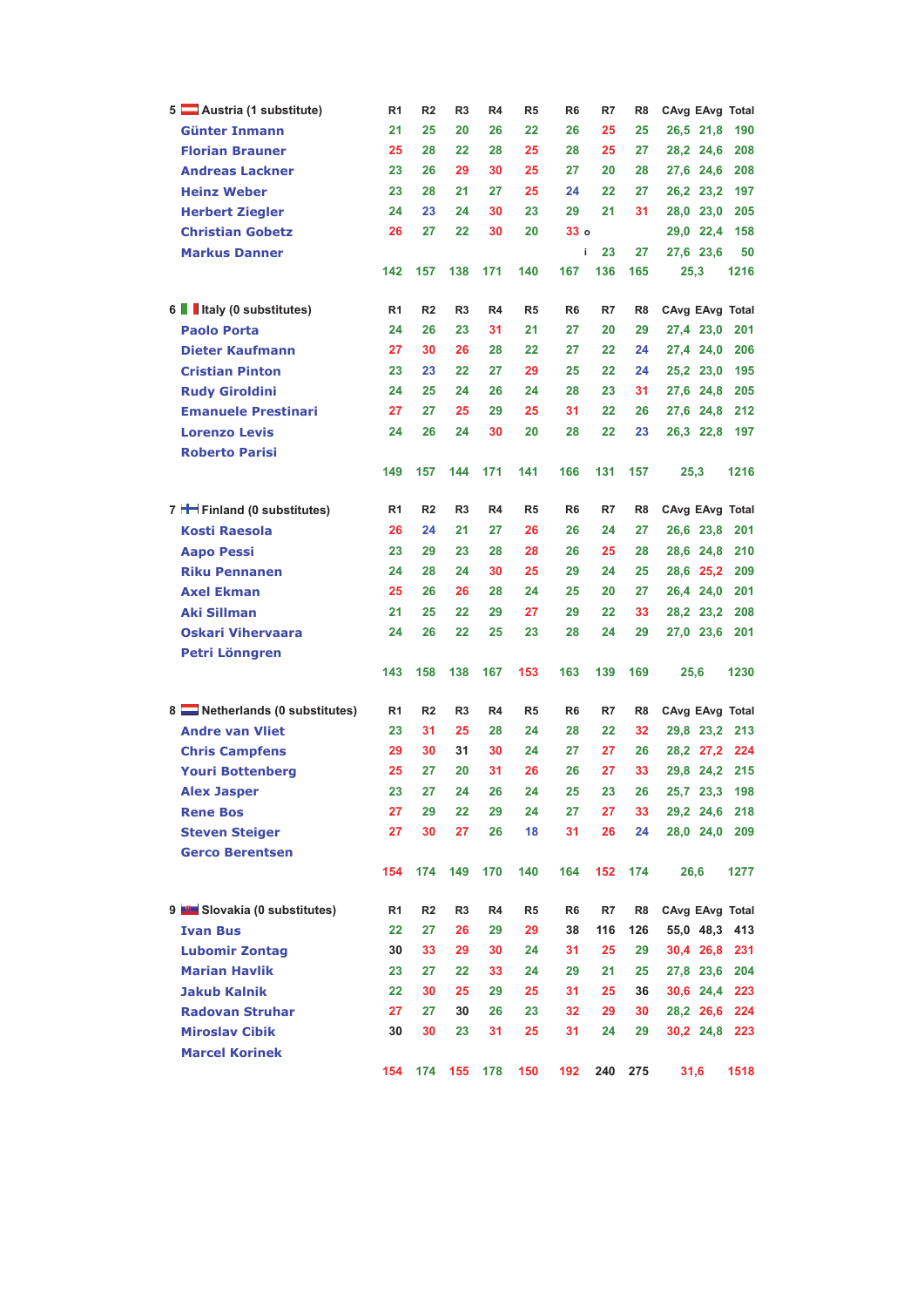### **WOMEN'S INDIVIDUAL STROKEPLAY**

| Rank Name                   | Country C1 E2 C3 E4 C5 E6 C7 E8 E9 C10 E11 C12 CAvg EAvg CSum ESum Diff Tot |                                |  |                            |  |  |                                  |    |      |                                                   |           |     |            |         |
|-----------------------------|-----------------------------------------------------------------------------|--------------------------------|--|----------------------------|--|--|----------------------------------|----|------|---------------------------------------------------|-----------|-----|------------|---------|
| 1 Bianca Zodrow             | GER 28 22 27 26 26 25 24 22 20 26 24 28 26,5 23,2                           |                                |  |                            |  |  |                                  |    |      |                                                   |           | 159 | 139        | 10 298  |
| 2 Stefanie Blendermann      | —                                                                           |                                |  |                            |  |  |                                  |    |      | GER 28 24 28 20 24 21 30 25 23 28 23 25 27,2 22,7 |           | 163 | 136        | 11 299  |
| <b>3 Sandra Wicki</b>       | <b>1.</b> SUI 27 25 24 22 29 23 28 21 22 25 25                              |                                |  |                            |  |  |                                  |    |      | 29 27,0 23,0                                      |           | 162 | 138        | 9 300   |
| 4 Lara Jehle                | AUT 29 25 27 26 25 22 26 24 22 30 23 26 27,2 23,7                           |                                |  |                            |  |  |                                  |    |      |                                                   |           | 163 | 142        | 9 3 0 5 |
| 5 Maja Wicki                | <b>EXECUTE:</b>                                                             |                                |  |                            |  |  | 28 23 29 24 25 26 25 20 27 27 27 |    | 26   | 26,7 24,5                                         |           | 160 | 147        | 11 307  |
| 6 Eva Libigerova            | CZE 28 22 29 27 27 23 26 25 22 29                                           |                                |  |                            |  |  |                                  | 20 | 30   | 28,2 23,2                                         |           | 169 | 139        | 11 308  |
| <b>7 Karin Heschl</b>       | AUT 26 28 30 23 29 23 29 20 21 27 22                                        |                                |  |                            |  |  |                                  |    | - 30 | 28,5 22,8                                         |           | 171 | 137 12 308 |         |
| 8 Yvonne Trachsel           | <b>H</b> SUI                                                                |                                |  |                            |  |  |                                  |    |      | 30 20 25 25 28 22 27 25 24 30 23 31 28,5 23,2     |           | 171 | 139        | 11 310  |
| 9 Jennifer Helm             | AUT 26 26 26 23 26 27 31 20 28 24 26 27 26.7 25.0                           |                                |  |                            |  |  |                                  |    |      |                                                   |           | 160 | 150 15 310 |         |
|                             | Cut - 9 players + players with same result continues after round 10         |                                |  |                            |  |  |                                  |    |      |                                                   |           |     |            |         |
| 10 Ilona de Kok             | NED 29 22 25 28 29 26 30 21 22 27                                           |                                |  |                            |  |  |                                  |    |      |                                                   | 28,0 23,8 | 140 | 119 12 259 |         |
| 11 Sandra Schwarz           | AUT 29 27 25 24 29 24 31 22 25                                              |                                |  |                            |  |  | - 23                             |    |      |                                                   | 27,4 24,4 | 137 | 122 13 259 |         |
| <b>12 Anne Bollrich</b>     |                                                                             | GER 25 23 28 23 30 24 29 23 24 |  |                            |  |  | - 31                             |    |      |                                                   | 28,6 23,4 | 143 | 117        | 7 260   |
| 13 Jana Nakladalova         | CZE 30 24 27 25 30 21 31 22 25                                              |                                |  |                            |  |  | - 25                             |    |      |                                                   | 28,6 23,4 | 143 | 117        | 10 260  |
| 14 Jasmin Ehm               |                                                                             | GER 29 28 29 22 29 26 27 21 25 |  |                            |  |  | - 24                             |    |      |                                                   | 27,6 24,4 | 138 | 122 12 260 |         |
| <b>15 Lucie Pavelkova</b>   |                                                                             | CZE 30 21 29 25 27 23 27 25 27 |  |                            |  |  | 28                               |    |      |                                                   | 28,2 24,2 | 141 | 121        | 9 2 6 2 |
| <b>16 Jenny Erlandsson</b>  | SWE 30 19 29 24 28 26 29 26 23                                              |                                |  |                            |  |  | 29                               |    |      |                                                   | 29,0 23,6 | 145 | 118        | 9 2 6 3 |
| 17 Karolina Jandova         | CZE 27 24 29 26 30 24 29 25 23                                              |                                |  |                            |  |  | -27                              |    |      |                                                   | 28,4 24,4 | 142 | 122        | 6 2 6 4 |
| <b>18 Marielle Svensson</b> | SWE 28 23 29 24 28 26 33 28 20                                              |                                |  |                            |  |  | -27                              |    |      |                                                   | 29,0 24,2 | 145 | 121 14 266 |         |
| 19 Natasja Klarenbeek       | NED 30 28 26 26 31 22 27 24 28                                              |                                |  |                            |  |  | -25                              |    |      |                                                   | 27,8 25,6 | 139 | 128 12 267 |         |
| 20 Laura Fogh Henriksen     | <b>EXECUTE:</b> DEN 29 28 31 25 28 28 23 30 25 25                           |                                |  |                            |  |  | - 27                             |    |      |                                                   | 29,0 25,2 | 145 | 126        | 9 271   |
| 21 Polina Mogilevskaya      | RUS 28 22 28 24 29 26 31 29 24 31                                           |                                |  |                            |  |  |                                  |    |      |                                                   | 29,4 25,0 | 147 | 125 10 272 |         |
| 22 Anna Bandera             | <b>THEFT</b>                                                                |                                |  | 30 30 31 21 26 27 26 28 25 |  |  | - 29                             |    |      |                                                   | 28,4 26,2 | 142 | 131 14 273 |         |
| 23 Greta Wedman             | $F_{\text{FIN}}$                                                            |                                |  | 30 30 28 21 28 23 32 24 25 |  |  | - 35                             |    |      |                                                   | 30,6 24,6 | 153 | 123 16 276 |         |
| 24 Katrin Nydegger          | <b>EXECUTE:</b>                                                             |                                |  |                            |  |  | 30 27 25 31 28 23 29 28 27 30    |    |      |                                                   | 28,4 27,2 | 142 | 136 13 278 |         |
| 25 Anna Pritykina           | RUS 32 25 25 25 30 24 31 32 27 27                                           |                                |  |                            |  |  |                                  |    |      |                                                   | 29,0 26,6 | 145 | 133 15 278 |         |
| 26 Olesya Fokina            | RUS 28 26 32 29 24 27 30 27 28                                              |                                |  |                            |  |  | - 30                             |    |      |                                                   | 28,8 27,4 | 144 | 137 11 281 |         |
| 27 Sandra Bengtson          | SWE 30 28 29 29 32 26 27 23 27 31                                           |                                |  |                            |  |  |                                  |    |      |                                                   | 29,8 26,6 | 149 | 133 11 282 |         |
| <b>28 Martina Saletta</b>   | ITA 30 35 30 28 26 26 27 24 30                                              |                                |  |                            |  |  | - 27                             |    |      |                                                   | 28,0 28,6 | 140 | 143 15 283 |         |
| <b>29 Ildiko Kincses</b>    | HUN 31 27 30 23 34 27 31 25 27                                              |                                |  |                            |  |  | 32                               |    |      |                                                   | 31,6 25,8 | 158 | 129        | 8 2 8 7 |
| <b>30 Paulien Jasper</b>    | NED 30 30 31 29 33 25 29 28 24                                              |                                |  |                            |  |  | -28                              |    |      |                                                   | 30,2 27,2 | 151 | 136        | 11 287  |
| 31 Nataliya Machekhina      | RUS 29 29 28 24 29 34 30 25 28                                              |                                |  |                            |  |  | 32                               |    |      |                                                   | 29,6 28,0 | 148 | 140        | 14 288  |
| 32 Silvia Bandera           | <b>THEFTA</b>                                                               | 31 25 29 29 33 28 28 26 29     |  |                            |  |  | 34                               |    |      |                                                   | 31,0 27,4 | 155 | 137 10 292 |         |
| <b>33 Josefin Hansson</b>   | SWE 34 29 29 26 28 22 40 27 29                                              |                                |  |                            |  |  | -31                              |    |      |                                                   | 32,4 26,6 | 162 | 133        | 19 295  |
| <b>34 Evelina Brikmane</b>  |                                                                             | LAT 33 24 36 31 30 31 30 25 24 |  |                            |  |  | 32                               |    |      |                                                   | 32,2 27,0 | 161 | 135 13 296 |         |
| 35 Annie Jasper             | NED 27 35 36 37 29 28 35 31 24 30                                           |                                |  |                            |  |  |                                  |    |      |                                                   | 31,4 31,0 | 157 | 155 22 312 |         |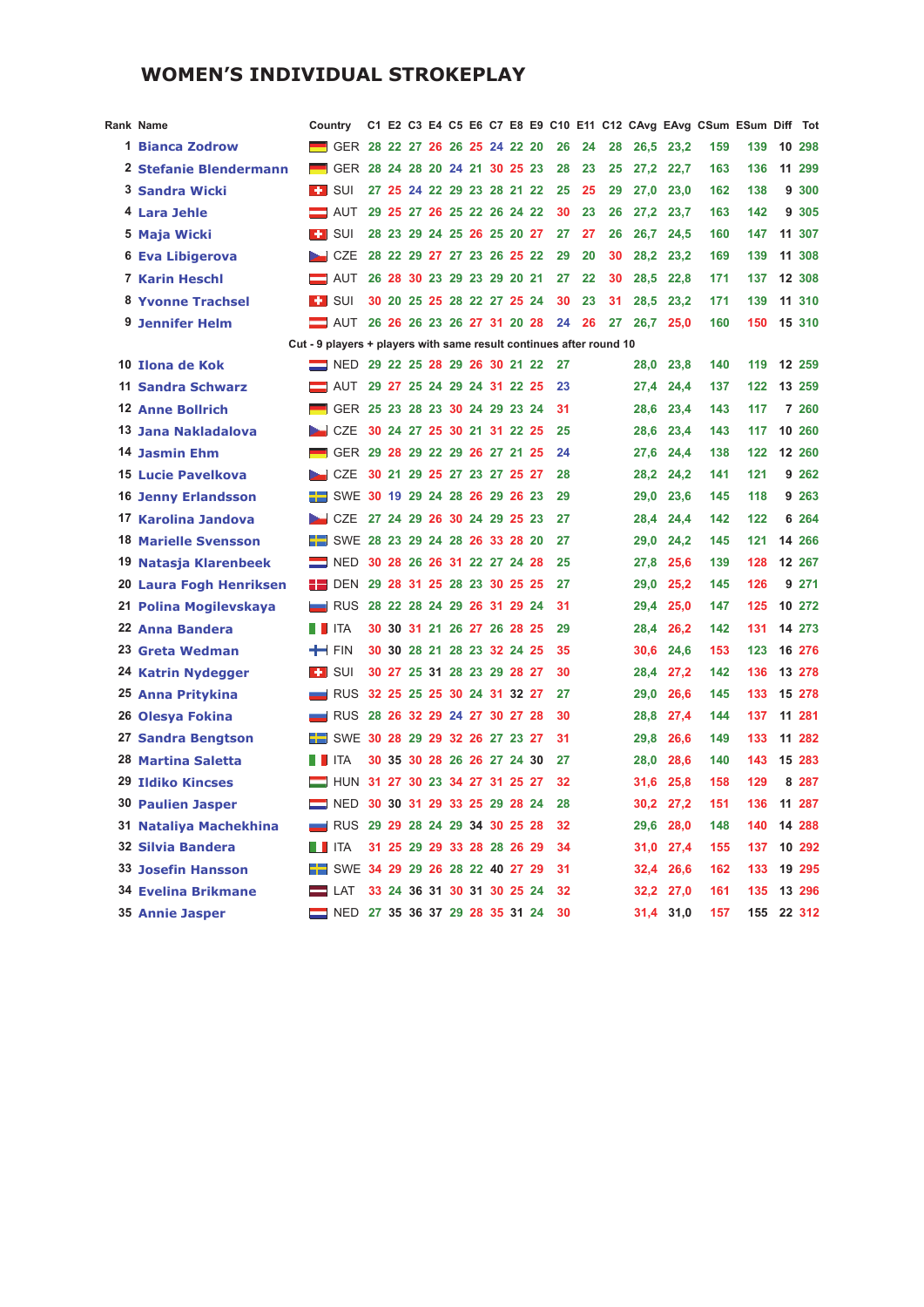# **MEN'S INDIVIDUAL STROKEPLAY Statistics in Lane statistics in Teams statistics in Most aces**

| Rank Name                     | Country                                                              |  |                      |  |                                  |       |      |      |    |                                                   |           |     | E1 C2 E3 C4 E5 C6 E7 C8 E9 C10 E11 C12 CAvg EAvg CSum ESum Diff Tot |            |
|-------------------------------|----------------------------------------------------------------------|--|----------------------|--|----------------------------------|-------|------|------|----|---------------------------------------------------|-----------|-----|---------------------------------------------------------------------|------------|
| 1 Karel Molnar                | CZE 20 28 22 24 20 27 21 25 21 25 23 26 25,8 21,2                    |  |                      |  |                                  |       |      |      |    |                                                   |           | 155 | 127                                                                 | 7 282      |
| 2 Oleg Klassen                |                                                                      |  |                      |  |                                  |       |      |      |    | GER 23 26 20 26 19 27 22 28 23 24 21 24 25,8 21,3 |           | 155 | 128                                                                 | 8 2 8 3    |
| 3 Patrik Jönsson              | SWE 23 26 22 24 19 28 22 21 22 25 23<br>--                           |  |                      |  |                                  |       |      |      |    | 29 25,5 21,8                                      |           | 153 | 131                                                                 | 12 284     |
| 4 Martin Jecny                | CZE 20 24 21 26 24 28 22 26 21 28 21                                 |  |                      |  |                                  |       |      |      |    | 24 26,0 21,5                                      |           | 156 | 129                                                                 | 8 2 8 5    |
| <b>5 Alexander Geist</b>      | GER 24 25 21 26 20 27 19 25 22 31 21                                 |  |                      |  |                                  |       |      |      |    | 26 26,7 21,2                                      |           | 160 | 127                                                                 | 11 287     |
| <b>6 Harald Erlbruch</b>      | GER 23 24 25 26 22 24 22 26 24 26                                    |  |                      |  |                                  |       |      | - 21 |    | 26 25,3 22,8                                      |           | 152 | 137                                                                 | 6 289      |
| 7 Achim Braungart Zink        | GER 24 26 23 27 23 25 21 24 25 25 20<br>−                            |  |                      |  |                                  |       |      |      |    | 26 25,5 22,7                                      |           | 153 | 136                                                                 | 8 2 8 9    |
| 8 Cristian Pinton             | ITA 23 23 22 27 29 25 22 24 20 26 22<br>. .                          |  |                      |  |                                  |       |      |      |    | 26 25,2 23,0                                      |           | 151 | 138                                                                 | 13 289     |
| 9 Günter Inmann               | AUT 21 25 20 26 22 26 25 25 21 29 22<br>$\sim$                       |  |                      |  |                                  |       |      |      |    | 28 26,5 21,8                                      |           | 159 | 131                                                                 | 9 2 9 0    |
| <b>10 Filiph Svensson</b>     | SWE 26 27 22 24 21 26 21 24 22 28 24                                 |  |                      |  |                                  |       |      |      |    | 26 25,8 22,7                                      |           | 155 | 136                                                                 | 9 2 9 1    |
| 11 Michel Rhyn                | SUI 20 26 18 28 25 26 21 27 21 24<br><b>Security</b>                 |  |                      |  |                                  |       |      | 26   |    | 29 26,7 21,8                                      |           | 160 | 131                                                                 | 13 291     |
| 12 Alex Jasper                | NED 23 27 24 26 24 25 23 26 21 27 25<br><b>Participate</b>           |  |                      |  |                                  |       |      |      |    | 23 25,7 23,3                                      |           | 154 | 140                                                                 | 8 2 9 4    |
| <b>13 Lorenzo Levis</b>       | ITA<br>. .                                                           |  |                      |  | 24 26 24 30 20 28 22 23 25 24 22 |       |      |      | 27 |                                                   | 26,3 22,8 | 158 | 137                                                                 | 12 295     |
| 14 Omar Maggi                 | SUI 23 30 25 26 23 23 23 25 18 28<br><b>F</b>                        |  |                      |  |                                  |       |      | 23   | 30 | 27,0 22,5                                         |           | 162 | 135                                                                 | 14 297     |
| <b>15 Fredrik Tagesson</b>    | SWE 22 27 22 23 23 28 22 25 23 30 23<br>صباد                         |  |                      |  |                                  |       |      |      |    | 30 27,2 22,5                                      |           | 163 | 135                                                                 | 8 2 9 8    |
|                               | Cut - 15 players + players with same result continues after round 10 |  |                      |  |                                  |       |      |      |    |                                                   |           |     |                                                                     |            |
| <b>16 Heinz Weber</b>         | AUT 23 28 21 27 25 24 22 27 25 25                                    |  |                      |  |                                  |       |      |      |    |                                                   | 26,2 23,2 | 131 | 116                                                                 | 8 2 4 7    |
| <b>17 Michel Pfister</b>      | SUI 21 29 25 23 23 24 23 29 25<br>D.                                 |  |                      |  |                                  |       | 25   |      |    |                                                   | 26,0 23,4 | 130 | 117                                                                 | 10 247     |
| <b>18 Marco Templin</b>       | GER 25 29 23 27 22 26 21 29 21 25                                    |  |                      |  |                                  |       |      |      |    |                                                   | 27,2 22,4 | 136 | 112                                                                 | 8 2 4 8    |
| <b>18 Eirik Seljelid</b>      | SWE 25 27 24 27 20 29 20 26 24<br>e jero poz                         |  |                      |  |                                  |       | 26   |      |    |                                                   | 27,0 22,6 | 135 | 113                                                                 | 8 2 4 8    |
| <b>20 Stanislav Stanek</b>    | CZE 27 30 23 25 21 25 22 26 23                                       |  |                      |  |                                  |       | -26  |      |    |                                                   | 26,4 23,2 | 132 | 116                                                                 | 11 248     |
| <b>21 Reto Sommer</b>         | SUI 20 26 27 27 23 25 26 26 22 27<br><b>FOR</b>                      |  |                      |  |                                  |       |      |      |    |                                                   | 26,2 23,6 | 131 | 118                                                                 | 9 2 4 9    |
| <b>22 Marcel Noack</b>        | GER 22 27 26 24 20 27 24 27 23<br>-                                  |  |                      |  |                                  |       | 29   |      |    |                                                   | 26,8 23,0 | 134 | 115                                                                 | 11 249     |
| 23 Zdenek Majkus              | CZE 21 29 26 28 20 29 24 26 21                                       |  |                      |  |                                  |       | -26  |      |    |                                                   | 27,6 22,4 | 138 | 112                                                                 | 9 250      |
| <b>24 Igor Pantelimonov</b>   | RUS 23 27 26 26 23 26 21 27 26 27<br><b>Contract</b>                 |  |                      |  |                                  |       |      |      |    |                                                   | 26,6 23,8 | 133 | 119                                                                 | 6 252      |
| <b>25 Axel Ekman</b>          | <b>H</b> FIN                                                         |  | 25 26 26 28 24 25 20 |  |                                  | 27 25 | 26   |      |    |                                                   | 26,4 24,0 | 132 | 120                                                                 | 9 2 5 2    |
| 26 Andreas Schneider          | <b>1</b> SUI 23 26 24 24 26 23 25 27 24                              |  |                      |  |                                  |       | - 30 |      |    |                                                   | 26,0 24,4 | 130 | 122                                                                 | 10 252     |
| 27 Kosti Raesola              | <b>H</b> FIN                                                         |  |                      |  | 26 24 21 27 26 26 24 27 22       |       | 29   |      |    |                                                   | 26,6 23,8 | 133 | 119                                                                 | 10 252     |
| 28 Marek Smejkal              | CZE 21 27 27 29 22 27 21 24 26<br><b>College</b>                     |  |                      |  |                                  |       | 28   |      |    |                                                   | 27,0 23,4 | 135 | 117                                                                 | 11 252     |
| <b>29 Paolo Porta</b>         | <b>THEFTA</b>                                                        |  |                      |  | 24 26 23 31 21 27 20 29 27       |       | -24  |      |    |                                                   | 27,4 23,0 | 137 | 115                                                                 | 14 252     |
| <b>30 Oskari Vihervaara</b>   | FIN 24 26 22 25 23 28 24 29 25 27                                    |  |                      |  |                                  |       |      |      |    |                                                   | 27,0 23,6 | 135 | 118                                                                 | 7 253      |
| <b>31 Ivan Popleteev</b>      | RUS 25 23 25 27 26 27 26 24 23 27                                    |  |                      |  |                                  |       |      |      |    |                                                   | 25,6 25,0 | 128 | 125                                                                 | 7 253      |
| <b>32 Peter Eisenschmidt</b>  | SWE 19 27 22 27 29 26 25 27 24 27                                    |  |                      |  |                                  |       |      |      |    |                                                   | 26,8 23,8 | 134 | 119                                                                 | 11 253     |
| <b>33 Raphael Wietlisbach</b> | SUI 22 26 27 26 25 29 23 26 24 27<br><b>Filter</b>                   |  |                      |  |                                  |       |      |      |    |                                                   | 26,8 24,2 | 134 | 121                                                                 | 8 2 5 5    |
| <b>34 Alexander Dahlstedt</b> | SWE 23 25 26 28 24 27 20 29 23 30<br>e pos                           |  |                      |  |                                  |       |      |      |    |                                                   | 27,8 23,2 | 139 | 116                                                                 | 11 255     |
| <b>35 Herbert Ziegler</b>     | AUT 24 23 24 30 23 29 21 31 23 27<br>$\equiv$                        |  |                      |  |                                  |       |      |      |    |                                                   | 28,0 23,0 | 140 |                                                                     | 115 11 255 |
| <b>36 Markus Danner</b>       | AUT 25 29 22 28 21 30 23 27 27 24<br><u>a sa sa</u>                  |  |                      |  |                                  |       |      |      |    |                                                   | 27,6 23,6 | 138 | 118                                                                 | 12 256     |
| <b>37 Roberto Parisi</b>      | <b>THEFT</b>                                                         |  |                      |  | 22 30 23 23 23 25 26 28 25 31    |       |      |      |    |                                                   | 27,4 23,8 | 137 |                                                                     | 119 12 256 |
| <b>38 Dieter Kaufmann</b>     | <b>THE ITA 27 30 26 28 22 27 22 24 23 28</b>                         |  |                      |  |                                  |       |      |      |    |                                                   | 27,4 24,0 | 137 |                                                                     | 120 11 257 |
| <b>39 Marian Strasko</b>      | CZE 22 28 28 26 21 25 24 27 26<br><b>College</b>                     |  |                      |  |                                  |       | - 30 |      |    |                                                   | 27,2 24,2 | 136 |                                                                     | 121 12 257 |
| <b>40 Christian Gobetz</b>    | AUT 26 27 22 30 20 33 20 28 24 27                                    |  |                      |  |                                  |       |      |      |    |                                                   | 29,0 22,4 | 145 |                                                                     | 112 12 257 |
| 41 Aki Sillman                | H FIN 21 25 22 29 27 29 22 33 24 25                                  |  |                      |  |                                  |       |      |      |    |                                                   | 28,2 23,2 | 141 | 116                                                                 | 14 257     |
| <b>42 Marian Havlik</b>       | <b>EXECUTE: SVK 23 27 22 33 24 29 21 25 28 25</b>                    |  |                      |  |                                  |       |      |      |    |                                                   | 27,8 23,6 | 139 | 118 15 257                                                          |            |
| <b>43 Jannick Skov</b>        | $\blacksquare$ DEN 26 26 24 27 29 30 22 29 20 25                     |  |                      |  |                                  |       |      |      |    |                                                   | 27,4 24,2 | 137 |                                                                     | 121 14 258 |
| 44 Guillaume Cravedi          | FRA 24 31 23 27 22 30 20 28 24 30<br><b>THE</b>                      |  |                      |  |                                  |       |      |      |    |                                                   | 29,2 22,6 | 146 | 113                                                                 | 8 2 5 9    |
| <b>45 Walter Erlbruch</b>     | GER 23 32 23 26 22 28 24 32 20 29                                    |  |                      |  |                                  |       |      |      |    |                                                   | 29,4 22,4 | 147 |                                                                     | 112 10 259 |
| <b>46 Philippe Lheritier</b>  | FRA 22 26 24 30 28 25 26 28 26 25                                    |  |                      |  |                                  |       |      |      |    |                                                   | 26,8 25,2 | 134 | 126                                                                 | 11 260     |
| <b>47 Steven Steiger</b>      | NED 27 30 27 26 18 31 26 24 22<br>=                                  |  |                      |  |                                  |       | -29  |      |    |                                                   | 28,0 24,0 | 140 | 120                                                                 | 16 260     |
| 48 Michal Riha                | CZE 22 28 24 31 26 27 20 30 25 28                                    |  |                      |  |                                  |       |      |      |    |                                                   | 28,8 23,4 | 144 | 117 10 261                                                          |            |
| <b>49 Andreas Lackner</b>     | AUT 23 26 29 30 25 27 20 28 26 27                                    |  |                      |  |                                  |       |      |      |    |                                                   | 27,6 24,6 | 138 | 123 13 261                                                          |            |
| 50 Emanuele Prestinari        | ITA 27 27 25 29 25 31 22 26 25 25                                    |  |                      |  |                                  |       |      |      |    |                                                   | 27,6 24,8 | 138 | 124 11 262                                                          |            |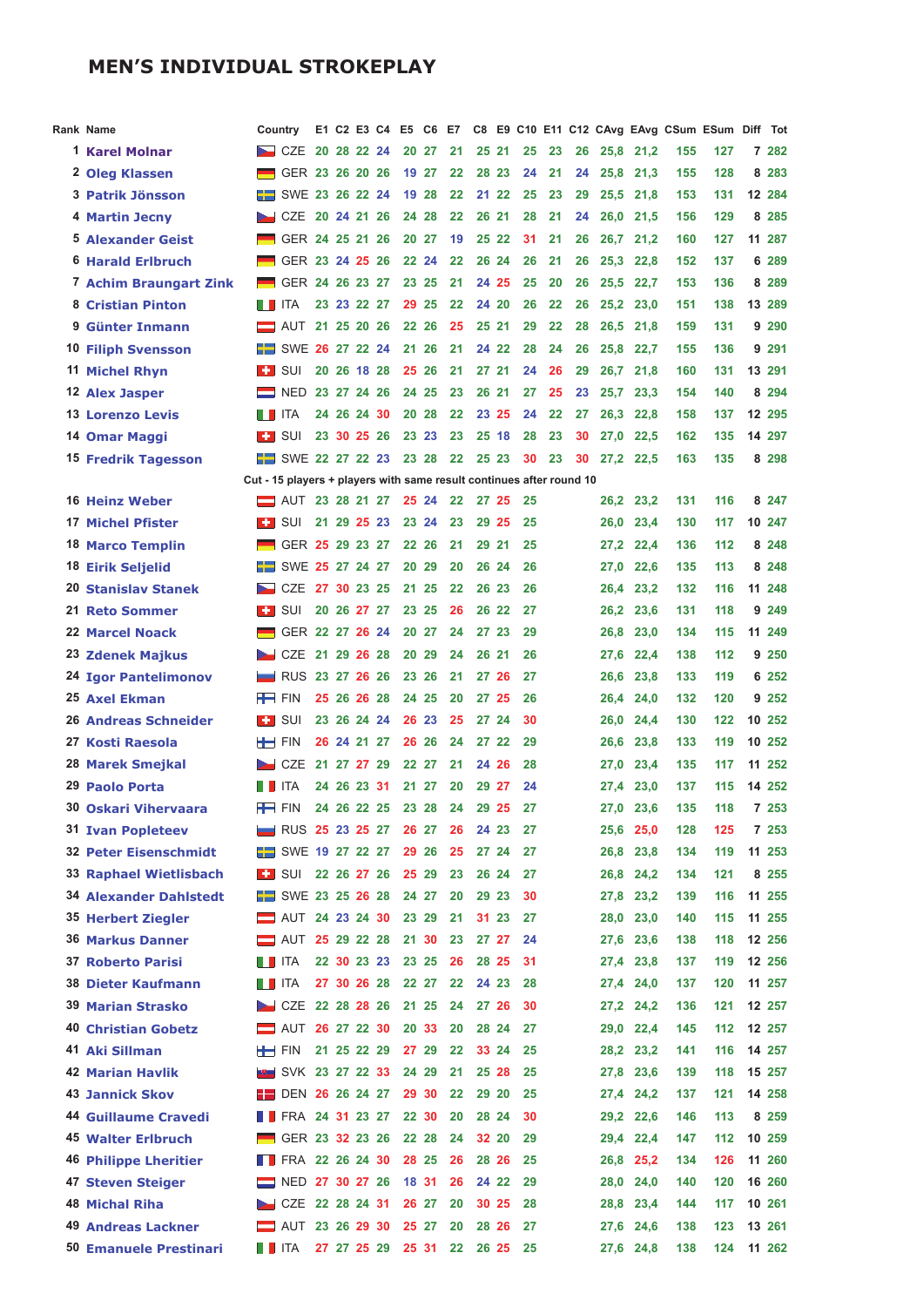| Rank Name                                          | Country                                           |  |                      |  |                               |       |       |      |  |      |           |              | E1 C2 E3 C4 E5 C6 E7 C8 E9 C10 E11 C12 CAvg EAvg CSum ESum Diff Tot |   |            |                            |
|----------------------------------------------------|---------------------------------------------------|--|----------------------|--|-------------------------------|-------|-------|------|--|------|-----------|--------------|---------------------------------------------------------------------|---|------------|----------------------------|
| <b>51 Rudy Giroldini</b>                           | <b>THE ITA 24 25 24 26 24 28 23 31 29 28</b>      |  |                      |  |                               |       |       |      |  |      | 27,6 24,8 | 138          | 124 12 262                                                          |   |            |                            |
| <b>52 Florian Brauner</b>                          | AUT 25 28 22 28 25 28<br>$\equiv$                 |  |                      |  | - 25                          | 27 26 |       | 30   |  |      | 28,2 24,6 | 141          | 123                                                                 |   | 7 264      |                            |
| 53 Kai Lödding                                     | SUI 22 29 27 27 27 28 20 29 22<br><b>Security</b> |  |                      |  |                               |       |       | -33  |  |      | 29,2 23,6 | 146          | 118                                                                 |   | 13 264     |                            |
| 54 Andre van Vliet                                 | NED 23 31 25 28 24 28<br><b>Participate</b>       |  |                      |  | 22                            | 32 22 |       | 30   |  |      | 29,8 23,2 | 149          | 116                                                                 |   | 7 265      |                            |
| 55 Raphael Maier                                   | FRA 26 24 27 32 22 30 26                          |  |                      |  |                               |       | 28 25 | -26  |  |      | 28,0 25,2 | 140          | 126                                                                 |   | 13 266     |                            |
| <b>56 Ulf Kristiansson</b>                         | SWE 27 30 26 27 25 24 25<br>÷                     |  |                      |  |                               | 28 28 |       | 27   |  |      | 27,2 26,2 | 136          | 131                                                                 |   | 9 267      |                            |
| 57 Aapo Pessi                                      | <b>H</b> FIN                                      |  | 23 29 23 28 28 26 25 |  |                               | 28 25 |       | 32   |  |      | 28,6 24,8 | 143          | 124                                                                 |   | 11 267     |                            |
| <b>58 Riku Pennanen</b>                            | FIN 24 28 24 30 25 29 24 25 29                    |  |                      |  |                               |       |       | 31   |  |      | 28,6 25,2 | 143          | 126                                                                 |   | 11 269     |                            |
| 59 Rene Bos                                        | NED 27 29 22 29 24 27 27<br>—                     |  |                      |  |                               |       | 33 23 | 28   |  |      | 29,2 24,6 | 146          | 123                                                                 |   | 11 269     |                            |
| <b>60 Youri Bottenberg</b>                         | NED 25 27 20 31 26 26 27 33 23<br>=               |  |                      |  |                               |       |       | -32  |  |      | 29,8 24,2 | 149          |                                                                     |   | 121 14 270 |                            |
| <b>61 Sergey Fokin</b>                             | RUS 22 30 26 29 29 28<br><b>College</b>           |  |                      |  | - 28                          |       | 24 31 | 24   |  |      | 27,0 27,2 | 135          | 136                                                                 |   | 15 271     |                            |
| <b>62 Radovan Struhar</b>                          | SVK 27 27 30 26 23 32 29<br><b>BAR</b>            |  |                      |  |                               |       | 30 24 | 26   |  |      | 28,2 26,6 | 141          | 133                                                                 |   | 13 274     |                            |
| <b>63 Miroslav Cibik</b>                           | SVK 30 30 23 31 25 31 24 29 22<br>سالات           |  |                      |  |                               |       |       | 30   |  |      | 30,2 24,8 | 151          | 124                                                                 |   | 10 275     |                            |
| 64 Vasily Chmut                                    | RUS 25 28 24 34 28 28 26                          |  |                      |  |                               | 27 26 |       | 29   |  |      | 29,2 25,8 | 146          | 129                                                                 |   | 11 275     |                            |
| 65 Jakub Kalnik                                    | SVK 22 30 25 29 25 31 25<br>255.00                |  |                      |  |                               | 36 25 |       | - 27 |  |      | 30,6 24,4 | 153          |                                                                     |   | 122 12 275 |                            |
| <b>66 Chris Campfens</b>                           | NED 29 30 31 30 24 27<br>=                        |  |                      |  | -27                           |       | 26 25 | 28   |  |      | 28,2 27,2 | 141          | 136                                                                 |   | 11 277     |                            |
| 67 Nimrod Mark Gombkötö - HUN 31 28 28 28 25 27 30 |                                                   |  |                      |  |                               | 28 28 |       | 26   |  |      | 27,4 28,4 | 137          | 142                                                                 |   | 8 279      |                            |
| <b>68 Dmitry Pritykin</b>                          | RUS 30 32 25 33 26 28 26<br><b>Service</b>        |  |                      |  |                               |       | 30 24 | 28   |  |      | 30,2 26,2 | 151          | 131                                                                 |   | 11 282     |                            |
| 69 James Rutherford                                | GBR 28 30 26 30 29 29 26                          |  |                      |  |                               | 25 29 |       | 32   |  |      | 29,2 27,6 | 146          | 138                                                                 |   | 10 284     |                            |
| 70 Lubomir Zontag                                  | SVK 30 33 29 30 24 31 25<br><b>SAMPLE</b>         |  |                      |  |                               |       | 29 26 | 29   |  |      | 30,4 26,8 | 152          | 134                                                                 |   | 10 286     |                            |
| <b>71 Chistopher Wood</b>                          | GBR 31 34 27 34 32 31<br><b>SANAK</b>             |  |                      |  | 28                            |       | 26 28 | 30   |  |      | 31,0 29,2 | 155          | 146                                                                 |   | 13 301     |                            |
| 72 Petri Lönngren                                  | $\blacksquare$ FIN                                |  |                      |  | 29 35 33 32 31 32 27 25 31    |       |       | 28   |  |      | 30,4 30,2 | 152          |                                                                     |   | 151 16 303 |                            |
| <b>73 Ugis Voiciss</b>                             | LAT<br>—                                          |  | 31 35 31 32 39 30 27 |  |                               |       | 33 34 | 28   |  |      | 31,6 32,4 | 158          |                                                                     |   | 162 19 320 |                            |
| <b>74 Adrian Amey</b>                              | GBR 38 34 43 37 44 34 42 35 27 36                 |  |                      |  |                               |       |       |      |  |      | 35,2 38,8 | 176          |                                                                     |   | 194 20 370 |                            |
| 75 Jawaharlal Purohit                              | $\sim$<br>IND.                                    |  |                      |  | 59 52 46 49 53 48 58 49 56    |       |       | 55   |  |      | 50,6 54,4 | 253          | 272                                                                 |   | 20 525     |                            |
| <b>76 Ruchit Purohit</b>                           | $\sim$<br>IND.                                    |  |                      |  | 73 62 59 64 71 68 69 51 73 60 |       |       |      |  |      | 61,0 69,0 | 305          | 345 31 650                                                          |   |            |                            |
| 77 Ivan Bus                                        | SVK 22 27 26 29 29 38 116 126<br>سالات            |  |                      |  |                               |       |       |      |  |      | 55,0 48,3 | 220          |                                                                     |   |            | 193 193 413 Did not finish |
| <b>78 Marcel Korinek</b>                           | SVK 28 34 32 28 105<br>25.200                     |  |                      |  |                               |       |       |      |  | 31,0 | 55,0      | 62           | 165                                                                 |   |            | 83 227 Did not finish      |
| <b>79 Gerco Berentsen</b>                          | <b>NED</b><br>$\equiv$                            |  |                      |  |                               |       |       |      |  | 0,0  | 0,0       | 0            | 0                                                                   | 0 |            | 0 Did not start            |
| 79 Pravin Manwatkar                                | <b>College</b><br><b>IND</b>                      |  |                      |  |                               |       |       |      |  | 0,0  | 0,0       | $\mathbf{0}$ | 0                                                                   | 0 |            | 0 Did not start            |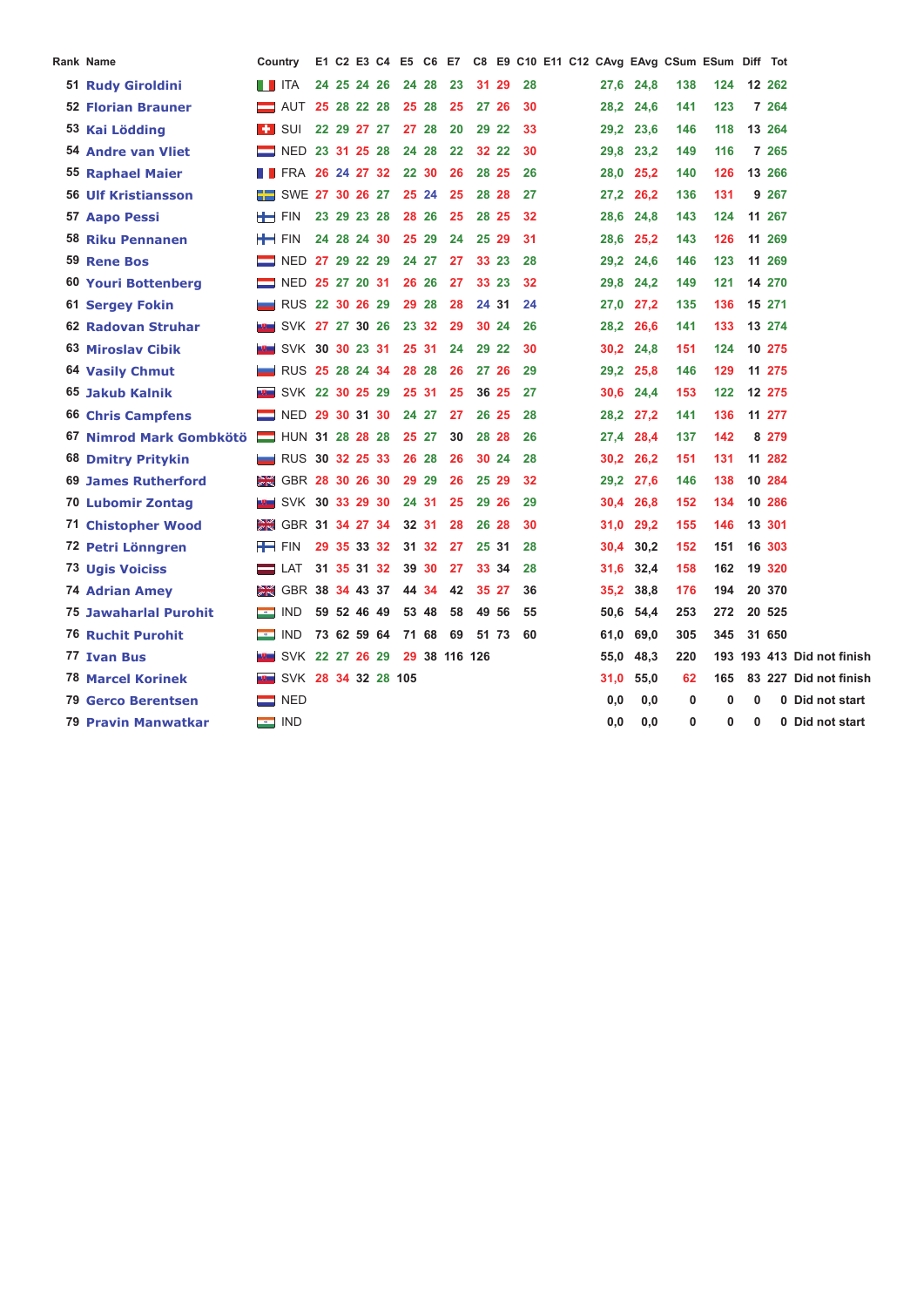#### double wedges, bridge, wedge with target window, slope without obstacle, double waves, **MEN'S INDIVIDUAL MATCHPLAY**loop, lightning, middle hill, kidney

| 16 - part-final             |                                                                                                                                                                                                                                                                                                                                                                                                                                                                               |                | R <sub>2</sub> Quarter-final |  | R <sub>3</sub> Semi-final      | R4 Final              |                                 | R5 Winner             |
|-----------------------------|-------------------------------------------------------------------------------------------------------------------------------------------------------------------------------------------------------------------------------------------------------------------------------------------------------------------------------------------------------------------------------------------------------------------------------------------------------------------------------|----------------|------------------------------|--|--------------------------------|-----------------------|---------------------------------|-----------------------|
| <b>Patrik Jönsson</b>       |                                                                                                                                                                                                                                                                                                                                                                                                                                                                               |                | <b>FE</b> Peter Eisenschmidt |  | <b>ED</b> Peter Eisenschmidt 2 |                       |                                 |                       |
| <b>Peter Eisenschmidt</b>   |                                                                                                                                                                                                                                                                                                                                                                                                                                                                               |                |                              |  |                                |                       |                                 |                       |
| <b>Heinz Weber</b>          | R1 8 - part-final<br><b>FE</b> Peter Eisenschmidt<br><b>Heinz Weber</b><br>$\overline{2}$<br><b>ED</b> Filiph Svensson<br>5<br>$\overline{4}$<br><b>I</b> Cristian Pinton<br> 4<br><b>I</b> Paolo Porta<br>15<br>Stanislav Stanek<br>5<br>5<br>Martin Jecny<br><b>El</b> Reto Sommer<br>5<br>Karel Molnar<br>$\vert$ 2<br> 2 <br><b>Eirik Seljelid</b><br>5<br>8<br>Alexander Geist<br>5<br><b>Harald Erlbruch</b><br><b>M</b> Michel Rhyn<br>$\overline{2}$<br>Marco Templin |                |                              |  |                                |                       |                                 |                       |
| <b>Michel Pfister</b>       |                                                                                                                                                                                                                                                                                                                                                                                                                                                                               | $\overline{2}$ |                              |  |                                |                       |                                 |                       |
| <b>EE</b> Filiph Svensson   |                                                                                                                                                                                                                                                                                                                                                                                                                                                                               |                | <b>Cristian Pinton</b>       |  |                                |                       |                                 |                       |
| <b>T</b> Axel Ekman         |                                                                                                                                                                                                                                                                                                                                                                                                                                                                               |                |                              |  |                                |                       |                                 |                       |
| <b>T</b> Cristian Pinton    |                                                                                                                                                                                                                                                                                                                                                                                                                                                                               |                |                              |  |                                |                       |                                 |                       |
| <b>Type Pantelimonov</b>    |                                                                                                                                                                                                                                                                                                                                                                                                                                                                               |                |                              |  |                                |                       |                                 |                       |
| Oleg Klassen                |                                                                                                                                                                                                                                                                                                                                                                                                                                                                               |                | <b>Paolo Porta</b>           |  |                                | <b>El</b> Reto Sommer |                                 |                       |
| <b>Il Paolo Porta</b>       |                                                                                                                                                                                                                                                                                                                                                                                                                                                                               |                |                              |  |                                |                       |                                 |                       |
| <b>Fredrik Tagesson</b>     |                                                                                                                                                                                                                                                                                                                                                                                                                                                                               |                |                              |  |                                |                       |                                 |                       |
| Stanislav Stanek            |                                                                                                                                                                                                                                                                                                                                                                                                                                                                               | $ 2\rangle$    |                              |  |                                |                       |                                 |                       |
| Martin Jecny                |                                                                                                                                                                                                                                                                                                                                                                                                                                                                               |                |                              |  | <b>EX</b> Reto Sommer          | ۱ĥ                    |                                 |                       |
| <b>Marek Smejkal</b>        |                                                                                                                                                                                                                                                                                                                                                                                                                                                                               | $\overline{3}$ | <b>EJ</b> Reto Sommer        |  |                                |                       |                                 |                       |
| <b>M</b> Omar Maggi         |                                                                                                                                                                                                                                                                                                                                                                                                                                                                               |                |                              |  |                                |                       |                                 |                       |
| <b>El</b> Reto Sommer       |                                                                                                                                                                                                                                                                                                                                                                                                                                                                               |                |                              |  |                                |                       |                                 |                       |
| Karel Molnar                |                                                                                                                                                                                                                                                                                                                                                                                                                                                                               |                | <b>ED</b> Eirik Seljelid     |  |                                |                       |                                 | <b>El</b> Reto Sommer |
| <b>Exam Popleteev</b>       |                                                                                                                                                                                                                                                                                                                                                                                                                                                                               |                |                              |  | Alexander Geist                |                       |                                 |                       |
| <b>TH</b> Lorenzo Levis     |                                                                                                                                                                                                                                                                                                                                                                                                                                                                               |                |                              |  |                                |                       |                                 |                       |
| <b>EE</b> Eirik Seljelid    |                                                                                                                                                                                                                                                                                                                                                                                                                                                                               |                |                              |  |                                |                       |                                 |                       |
| Alexander Geist             |                                                                                                                                                                                                                                                                                                                                                                                                                                                                               |                | Alexander Geist              |  |                                |                       |                                 |                       |
| <b>La</b> Andreas Schneider |                                                                                                                                                                                                                                                                                                                                                                                                                                                                               |                |                              |  |                                |                       |                                 |                       |
| <b>Harald Erlbruch</b>      |                                                                                                                                                                                                                                                                                                                                                                                                                                                                               |                |                              |  |                                |                       |                                 |                       |
| <b>Zdenek Majkus</b>        |                                                                                                                                                                                                                                                                                                                                                                                                                                                                               |                |                              |  |                                |                       |                                 |                       |
| Michel Rhyn                 |                                                                                                                                                                                                                                                                                                                                                                                                                                                                               |                | <b>Marco Templin</b>         |  | <b>Marco Templin</b>           |                       | <b>Marco Templin</b>            |                       |
| <b>to Oskari Vihervaara</b> |                                                                                                                                                                                                                                                                                                                                                                                                                                                                               |                |                              |  |                                |                       |                                 |                       |
| Alex Jasper                 |                                                                                                                                                                                                                                                                                                                                                                                                                                                                               |                |                              |  |                                |                       |                                 |                       |
| Marco Templin               | 6                                                                                                                                                                                                                                                                                                                                                                                                                                                                             |                |                              |  |                                |                       |                                 |                       |
| Günter Inmann               | $ 3\rangle$                                                                                                                                                                                                                                                                                                                                                                                                                                                                   |                | Achim Braungart Zink 3       |  |                                | 5                     |                                 |                       |
| <b>± Kosti Raesola</b>      | Günter Inmann                                                                                                                                                                                                                                                                                                                                                                                                                                                                 |                |                              |  |                                |                       |                                 |                       |
| Achim Braungart Zink 5      |                                                                                                                                                                                                                                                                                                                                                                                                                                                                               |                |                              |  |                                |                       |                                 |                       |
| Marcel Noack                | Achim Braungart Zink 5<br>$\vert$ <sub>3</sub>                                                                                                                                                                                                                                                                                                                                                                                                                                |                |                              |  |                                |                       |                                 |                       |
|                             |                                                                                                                                                                                                                                                                                                                                                                                                                                                                               |                |                              |  |                                |                       | 3:rd - 4:th                     | 3:rd                  |
|                             |                                                                                                                                                                                                                                                                                                                                                                                                                                                                               |                |                              |  |                                |                       | <b>THE Peter Eisenschmidt 2</b> |                       |
|                             |                                                                                                                                                                                                                                                                                                                                                                                                                                                                               |                |                              |  |                                |                       | Alexander Geist                 | Alexander Geist       |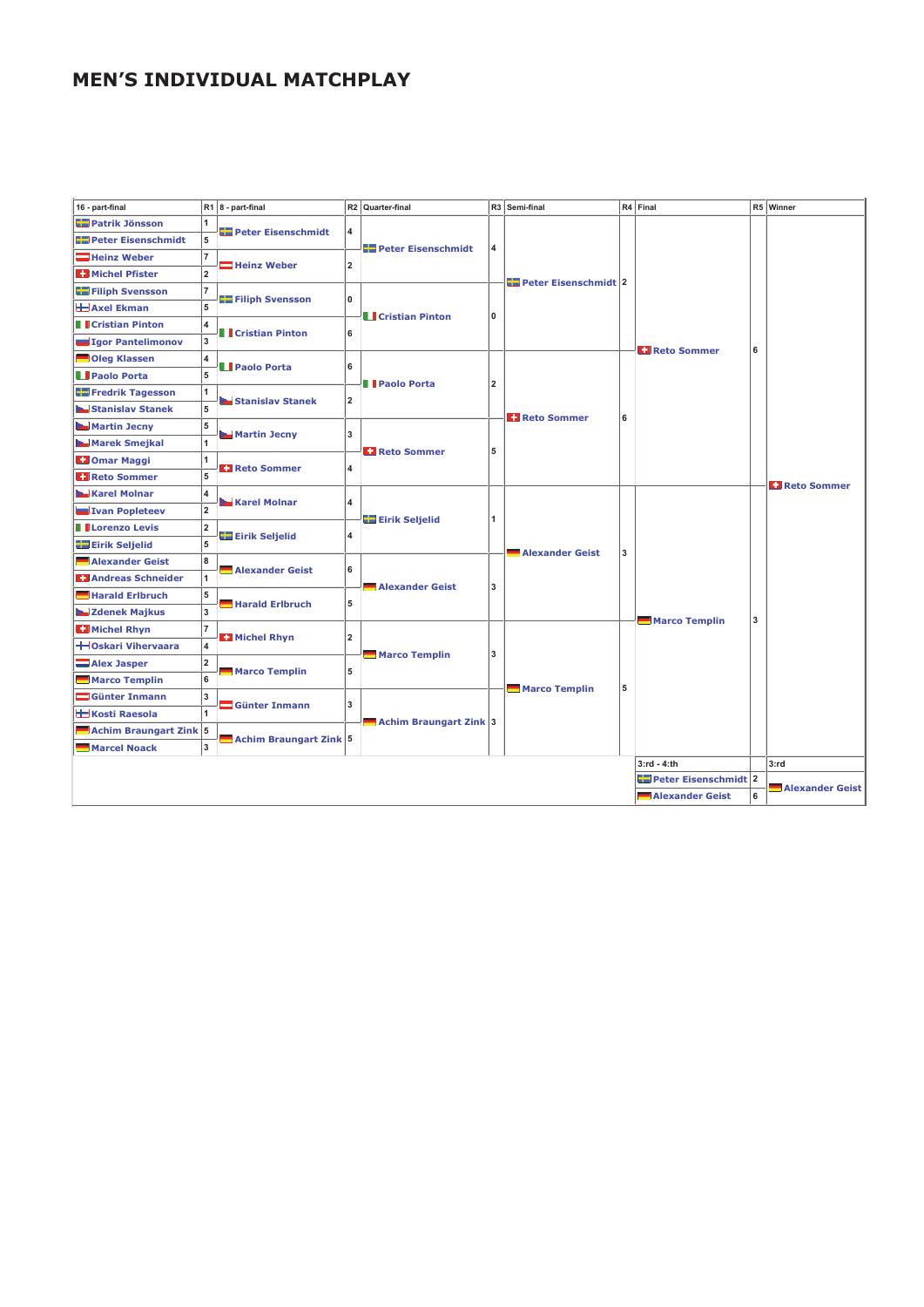## **WOMEN'S INDIVIDUAL MATCHPLAY**

| Women                         |                                       |                                   |  |                                          |            |                      |                |                      |  |  |  |  |
|-------------------------------|---------------------------------------|-----------------------------------|--|------------------------------------------|------------|----------------------|----------------|----------------------|--|--|--|--|
| 8 - part-final                |                                       | R1 Quarter-final                  |  | R <sub>2</sub> Semi-final                | $R3$ Final |                      |                | R4 Winner            |  |  |  |  |
| <b>El</b> Sandra Wicki        | 3                                     | <b>EJ</b> Sandra Wicki            |  | Jennifer Helm<br>$\overline{\mathbf{2}}$ |            | $\equiv$ Lara Jehle  | $\overline{2}$ | <b>Bianca Zodrow</b> |  |  |  |  |
| <b>EE Jenny Erlandsson</b>    | 3                                     |                                   |  |                                          |            |                      |                |                      |  |  |  |  |
| <b>Solution</b> Jennifer Helm | 4                                     | $\blacksquare$ Jennifer Helm<br>6 |  |                                          |            |                      |                |                      |  |  |  |  |
| Eva Libigerova                | 4                                     |                                   |  |                                          |            |                      |                |                      |  |  |  |  |
| <b>Maja Wicki</b>             | $\mathbf{1}$                          | <b>La Jana Nakladalova</b>        |  | $\blacksquare$ Lara Jehle                |            |                      |                |                      |  |  |  |  |
| Jana Nakladalova              | $\overline{7}$                        |                                   |  |                                          |            |                      |                |                      |  |  |  |  |
| $\blacksquare$ Lara Jehle     | 5                                     | $\blacksquare$ Lara Jehle         |  |                                          |            |                      |                |                      |  |  |  |  |
| Anne Bollrich                 | 3                                     |                                   |  |                                          |            |                      |                |                      |  |  |  |  |
| <b>Bianca Zodrow</b>          | 6                                     | <b>Bianca Zodrow</b>              |  |                                          |            |                      |                |                      |  |  |  |  |
| <b>Lucie Pavelkova</b>        | 1                                     |                                   |  | <b>Bianca Zodrow</b>                     | 1          |                      |                |                      |  |  |  |  |
| $\equiv$ Karin Heschl         | $\overline{7}$                        | <b>Karin Heschl</b><br>0          |  |                                          |            | <b>Bianca Zodrow</b> | 5              |                      |  |  |  |  |
| $\equiv$ Ilona de Kok         | 0                                     |                                   |  |                                          |            |                      |                |                      |  |  |  |  |
| Stefanie Blendermann 5        |                                       | Stefanie Blendermann 6            |  |                                          |            |                      |                |                      |  |  |  |  |
| $\blacksquare$ Jasmin Ehm     | $\overline{2}$                        |                                   |  | Stefanie Blendermann 1                   |            |                      |                |                      |  |  |  |  |
| <b>Li</b> Yvonne Trachsel     | 3                                     | Sandra Schwarz<br>3               |  |                                          |            |                      |                |                      |  |  |  |  |
| Sandra Schwarz                | 3                                     |                                   |  |                                          |            |                      |                |                      |  |  |  |  |
|                               |                                       |                                   |  |                                          |            | $3:rd - 4:th$        |                | 3:rd                 |  |  |  |  |
|                               | $\overline{\bf{4}}$                   | Stefanie Blendermann              |  |                                          |            |                      |                |                      |  |  |  |  |
|                               | $\blacksquare$ Stefanie Blendermann 6 |                                   |  |                                          |            |                      |                |                      |  |  |  |  |